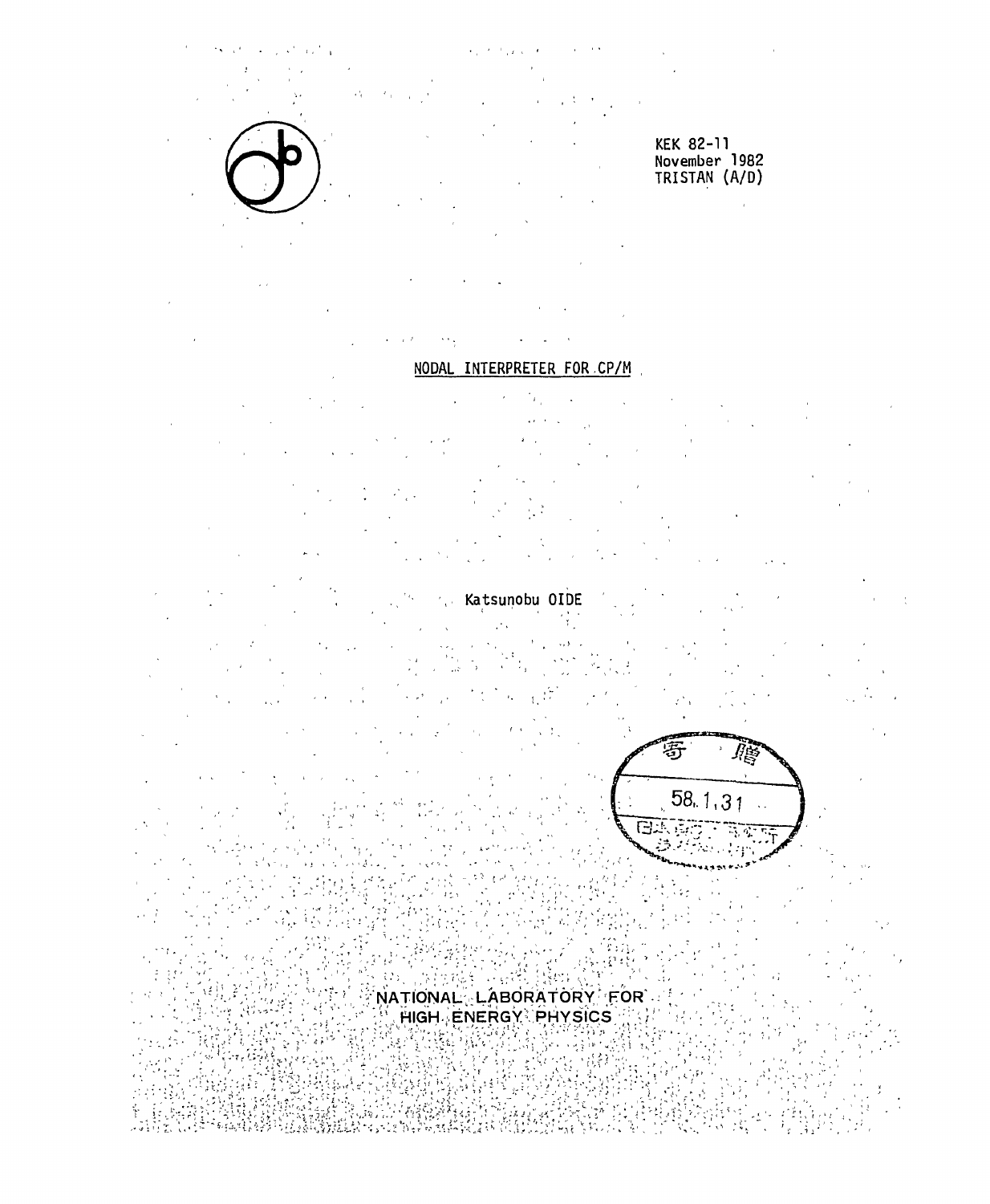© National Laboratory for High Energy Physics, 1982

KEK Reports are available from  $\frac{1}{2}$  ,  $\frac{1}{2}$ Technical Information Office  $\sim 10$ 

, Wational Laboratory for High Energy Physics  $\mathsf{Qho}\text{-} \mathsf{machi}$ ,  $\mathsf{Tsukuba}\text{-}\mathsf{gun}$   $\mathsf{S}$ . Ibaraki-ken, 305  $\mathbb{S}_2$  . •  $\mathbb{S}_2$  . JAPAN **JAPAN** J Dho-machi, Tsukuba-gun'.  $\mathbb{Z}$  'Lbaraki-ken, 305

. $P$  Phone:  $($  0298-64-1171 .  $\ldots$  if  $\ldots$  if  $\ldots$  if  $\ldots$  .  $\alpha$  Telex: ,  $\alpha$ , 3652-534 (Domestic)  $\alpha$  $\ell_{\rm max}$  (1,  $\ell_{\rm max}$  (0) 3652-534. (International) ( , Phone:  $0298-64-1171$ Telex:  $4.3652-534$  (Domestic).  $\ldots$   $\sim$  (0)3652-534 (International).

"• Cable': 'KEKOHO..:-''!' \* ,.'<"'. • ,'.-'". ' . " " ' ' , ' '  $\gamma^*$   $\gamma^*$   $\gamma^*$   $\gamma^*$   $\gamma^*$   $\gamma^*$   $\gamma^*$   $\gamma^*$   $\gamma^*$   $\gamma^*$   $\gamma^*$   $\gamma^*$   $\gamma^*$   $\gamma^*$   $\gamma^*$   $\gamma^*$   $\gamma^*$ 

。<br><sub>この大</sub>・トレ.

 $\sim$   $\sim$   $\sim$   $\sim$   $\sim$  $\frac{1}{2}$ ,  $\frac{1}{2}$  ,  $\frac{1}{2}$  ,  $\frac{1}{2}$  ,  $\frac{1}{2}$  ,  $\frac{1}{2}$  ,  $\frac{1}{2}$  ,  $\frac{1}{2}$  ,  $\frac{1}{2}$  ,  $\frac{1}{2}$  ,  $\frac{1}{2}$  ,  $\frac{1}{2}$  ,  $\frac{1}{2}$  ,  $\frac{1}{2}$  ,  $\frac{1}{2}$  ,  $\frac{1}{2}$  ,  $\frac{1}{2}$  ,  $\frac{1}{2}$  ,  $\frac{1}{$  $\mathcal{I}^{\text{I}}_{\text{I}}$  ,  $\mathcal{I}^{\text{I}}_{\text{II}}$  ,  $\mathcal{I}^{\text{I}}_{\text{II}}$  ,  $\mathcal{I}^{\text{I}}_{\text{II}}$  ,  $\mathcal{I}^{\text{I}}_{\text{II}}$  ,  $\mathcal{I}^{\text{I}}_{\text{II}}$  ,  $\mathcal{I}^{\text{I}}_{\text{II}}$  ,  $\mathcal{I}^{\text{I}}_{\text{II}}$  ,  $\mathcal{I}^{\text{I}}_{\text{II}}$  ,  $\mathcal{I}^{\text{I}}_{$ q  $\mathbb{R}^N$  ,  $2.2\%$  ,

,

 $\lambda_{\rm max}$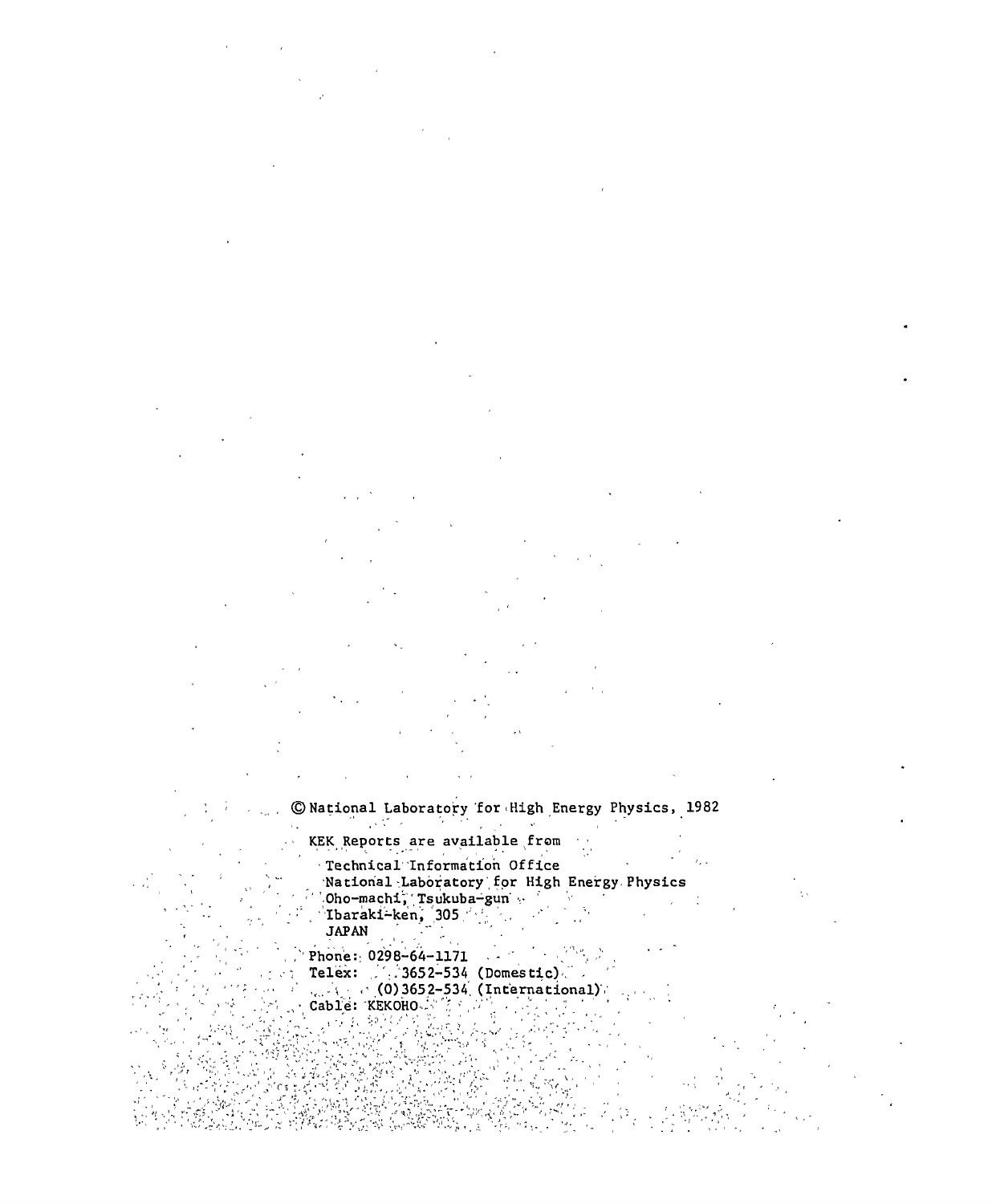### NODAL interpreter for CP/M

**Katsunobu OIDE**  KatsUnobu OIDE

# **National Laboratory for High Energy Physics**  Natlonal Laboratory for High Energy Physics **Oho, Tsukuba, Ibaraki, 305 Japan**  Oho. Tsukuba, Ibarak1, 305 Japan

### **Abstract**  Abstract

**A NODAL interpreter which works under CP/M operating system**  A NOOAL lnterpreter whlch works under CP/M operating system **is made for microcomputers. This interpreter language named**  is made for mlcrocomputers. This lnterpreter languae named **NODAL-80 has a similar structure to the NODAL of SPS, but its**  NODAL-80 has a similar structure to the NODAL of SPS. but its **commands, variables, and expressions are modified to increase the**  commands, variables. and expresslons are modifled to increase the **flexibility of programming. NODAL-80 also uses a simple**  flexibl1ity of programming. NODAL-BO also uses a simp1e **intermediate code to make the execution speed fast without**  intermediate code to make the executlon speed fast without **imposing any restriction on the dynamic feature of NODAL**  imposing any restrlct10n on the dynamic feature of NODAL **language.**  language.

### **1.** Language overview

The outline of NODAL-80 interpreter is based on SPS NODAL<sup>1)</sup>, **and some modifications, simplifications, and extensions are done**  and some mod1flcatio s simplif1catJons. and extensJons are done **on various parts of the language.**  on varlous parts of thc language.

**The syntax of the original NODAL of SPS seems a little**  The syntax of the orlginal NODAL of SPS seems a 11ttle **complicated. For example, in SPS NODAL the meaning of space**  complicated. for cxample. 1n SPS NODAL the meaning of space **character differs with commands. It is used to separate**  character dlffers with commands. It Is used to separate **parameters in some commands, but in other commands to concatenate**  parameters ln some commands. but ln other commands to concatenate two character strings. Exclamation mark (!) means taking a new line in string expressions, error branch specification in **DO command, or alternation of a match string in SHATCH command. On**  command, or alternation of a match strlng ln SMATCH command. On **the other hand, specifications of similar functions are denoted**  the other hand, speclflcatlons of siml1ar functlons are denoted by different characters. The error branch specification is **denoted by exclamation mark (!) in DO command, but by colon (:)**  denoted by exclamatlon mark (!) ln 00 command. but by colon (:) **when INPUT or OUTPUT function is used. These inconsistencies in**  when INPUT or OUTPUT functlon Is used. These 1ncons1stencies ln **command syntax are not only inefficient in the coding of**  command syntax are not only 1neff1c1ent 1n the codlng of **interpreter, but troublesome to users.**  interpreter, but troublesome to users.

**In NODAL-BO the language and command syntax are so**  ln NODAL-80 the language and command syntax are so simplified that an operator or a special character has a definite **meaning through the entire command as far as possible. (For**  meaning through the entire command as far as possible. (For instance, All parameters of a command are separated by commas.) **The meanings of some special characters are changed from those in**  The meanlngs of some specia1 characters are changed from those ln SPS, and several characters like '<mark>&', '|', and '`'</mark> are added to **use as logical operators.**  use as loglcal opcrators.

**The command syntax is also modified in NODAL-SO that it is**  The command syntax is a1so modlfled 1n NODAL-60 that lt 1s possible to write an expression as a parameter of a command where **a constant can be written. For example, in SPS NODAL ERASE**  a constant can be wrltten. For examplc. 1n SPS NODAL ERASE **command ran erase both program lines and variables, so user**  <sup>C</sup> nmand ~an erase both program lines and variables. so user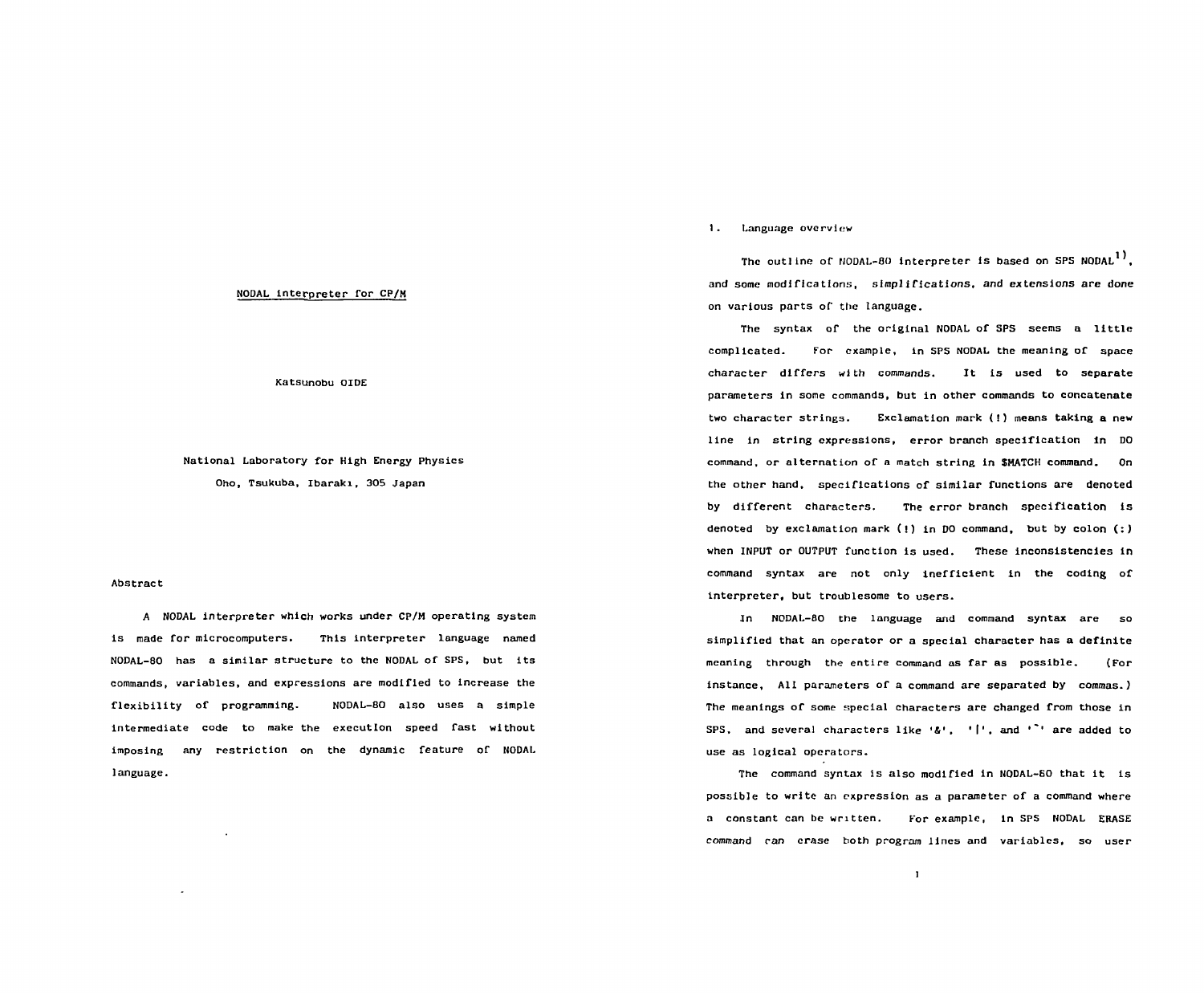cannot specify the line number by an expression. The following command of SPS NODAL:

**SET A=l.l; ERASE A**  SET A=1.1; ERASE A

**does not erase line 1.1 but variable A. (In NODAL-80 a new**  does not crase line 1.1 but varlable A. (In NODAL-80 a ncw **command Kill is made to erase variables, and ERase command only**  command Kill is made to erase variables, and ERase command only **erases program lines.) In general this rule increases the**  crascs program 11ncs.) 1n general this rule increases the **flexibility of programing, but in some commands it brings**  flexibl1ity of program1ng, but 1n some commands 1t brings **inconveniences. For example, in RUn command of NODAL-BO the**  1nconveniences. For example, 1n RUn command of NOOAL-BO the **file name can be any string expression, so user has to use**  f11e name can be any str1ng express10n, so user has to use **quotation marks to specify a simple file name in the form of**  Quotat10n marks to spec1fy a s1mple f11e name 1n the form of string constant, i.e. user has to write

**RUn 'TEST'**  RUn TEST'

to run the program of file 'TEST', and

# **RUn TEST**  RUn TEST

**does not run the program of the file 'TEST' but the file whose**  does not run the program of the file TEST but the file whose **name is stored in the variable TEST.**  name is stored 1n the variable TE5T.

**Most of file oriented commands are simplified. Some of**  Most of file or1ented commands are s1mplif1ed. 50me of those commands in SPS are not implemented, but user can do the **same function as SPS commands by combining commands or using**  same function as 5P5 commands by comb1n1ng commands or using defined functions. Unlike SPS, NODAL-80 cannot save/load **variables directly to/from a file by SAve/LOad command. On the**  variables d1rectly to/from a f11e by SAve/LOad command. On the **one hand this causes inconvenience, on the other hand this**  one hand th1s causes 1nconven1ence, on the other hand th1s **enables to edit a NODAL-80 program file using other text editors**  enables to edlt a NODAL-BO program C11e us1ng other text edltors of CP/M because the file becomes a usual ASCII file.

**The program flow control commands Goto, Do, RETurn, For,**  The program Clow control commands Coto, 00, RETurn, For, ROf, While, WEnd, Repeat, and Until are also modified from those

of SPS (The last three commands do not exist in SPS NODAL). In RETurn command, a line number can be specified to jump after the **returning. The repetition abortion commands (Rof, WEnd, and**  returning. Thc repetlt10n abortlon commands (Rof, WEnd, and **Until) can be accompanied by logical expressions which specify**  Untl1) can be accompanled by loglcal expresslons whlch speclfy the condition of abortion, because those commands are usualy used **to exit conditionally from the current repetition. Coto out of**  to exlt cond1tlonally from the current repetition. Coto out of **the block which is called by Do command does not terminate Do, so**  the block whlch 1s cal1ed by Do command does not terminate 00, so **user can extend the range of Do over 99 lines.**  user can extend the range of Do over 99 lines.

**In NODAL-80, the length of a name, length of a string value,**  1n NODAL-BO, the length of a name, length of a str1ng value, **length of a command line, number of arguments of a defined**  length of a command l1ne, number of arguments of a defined function, and an array dimension have no restriction except the **computer memory size. In particular, the limitlessness in**  computer memory s1ze. 1n part1cular, the 11m1tlessness 1n string length increases the power of string manipulation and the **ability of run-time modifying of program lines.**  ab1l1 ty of run t1memod1fylng of program l1nes.

**Defined function and its related commands are also modified**  Oefined function and its related commands are also modlfled **from SPS NODAL. The detail will be mentioned later.**  from 5P5 NOOAL. The detail will be ment10ned later.

This interpreter works under CP/M<sup>2)</sup> operating system, which **This interpreter works under CP/M operating system, which**  1S a s1ngle computer, slngle user, slngle task system. 50 1n **is a single computer, single user, single task system. So in**  NODAL-BO there arc no network facil1t1es, which is the most excellent characteristic of SPS NODAL. In future, if we have some network of microcomputers, or we use microcomputers as the front end proccessor of a minicomputer which has NODAL, we will install remote-execution commands to NODAL-80.

The main part of this interpreter, which is about a half amount of the whole object code, is coded in FORTRAN-80<sup>3)</sup>, and **axon to whole object conduct** contains  $\mathbf{m}$  and  $\mathbf{m}$  is considered in  $\mathbf{m}$ , and  $\mathbf{m}$ the rest in MACRO-80<sup>3)</sup> assembler. The program size is almost 28 **the rest in MACRO-80 assembler. The program size is almost 28**  kilobytes including lnstal1ed Cunct10ns. The floating operations and some functions use the library FORLIB<sup>3)</sup> of **operations and some functions use the library FORLIB of**  FORTRAN-80.

**2**  2

**3**  3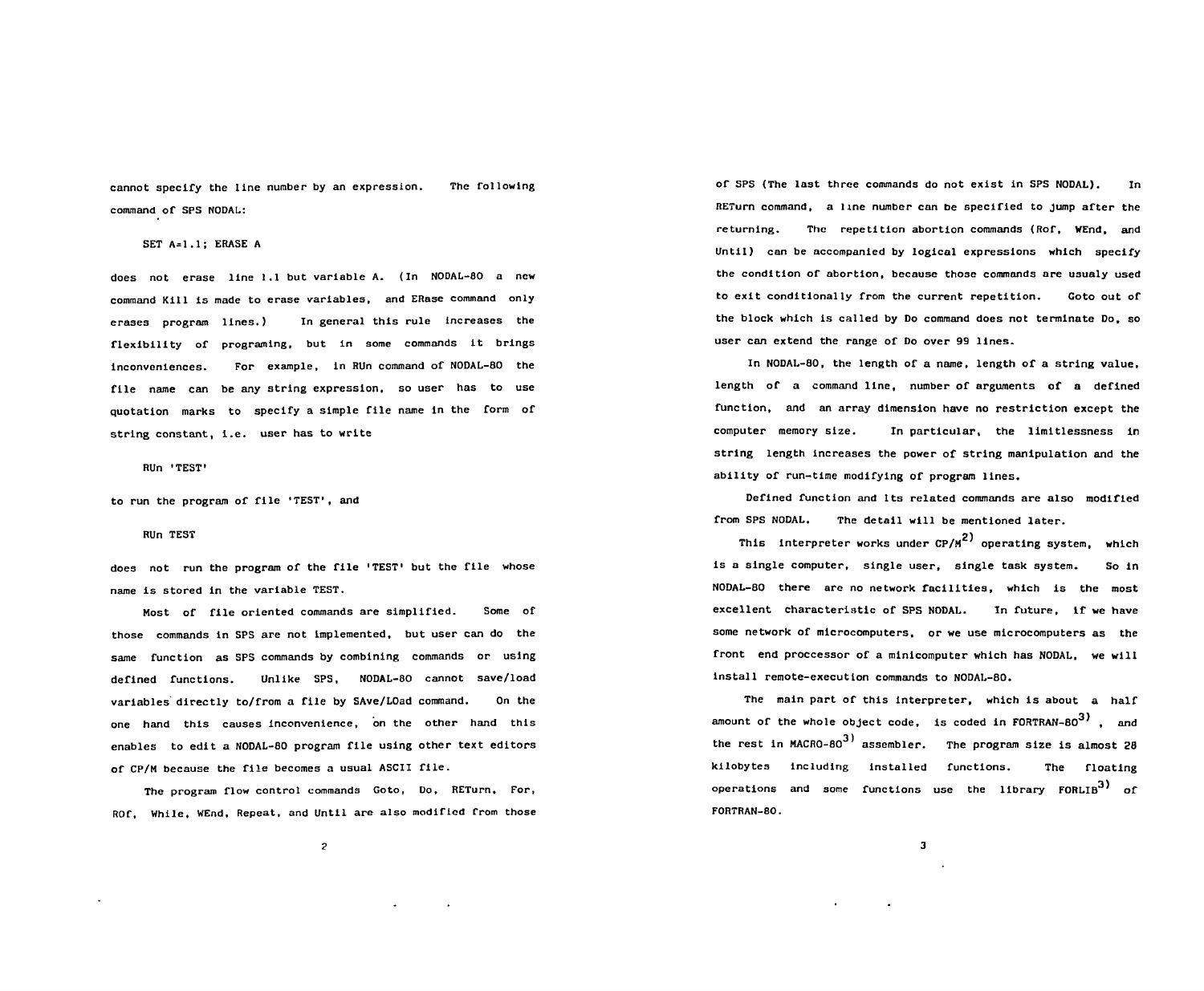### 2. Variables and expressions 2. Var1ab1es and expresslons

### ( data types ) ( data types )

NODAL-80 has three data types, those are real number, NOOAL-80 has three data types, those are real number, character string, and logical. Integer is not supported in character string, and log1ca1. Integer 1s not supported in today's version.

Heal number has 32 bits length and the same format as the Real number has 32 b1ts length and the same format as the single precision floating of FORTRAN-80. The magnitude is in the range almost from  $10^{\circ}$ -38 to  $10^{\circ}$ 38, and the precision is almost 7 digits. digits.

Character string is a string of any number of characters. All 7-bit ASCII characters including non-printable characters All 7-bit ASCII characters includlng non-printable characters except null-code (ASCII 00) can be used as the component of except null-code (ASCII 00) can be used as the component of character string. character string.

Logical has one byte length and represents logical "true" or Loglca1 has one byte 1ength and represents 10gical "true" or "false".

### ( variables ) ( varlables )

NODAL-80 has four ki :ds of variables, those are NODAL-80 has four kj :ds of variables, those are

- 1. simple variable 1. simple variab1e
- 2. array 2. array
- 3. function 3. functlon
- 4. defined function. 4. defined funct1on.

A variable name is represented by any length of alphabets, h varlable name 15 repre5ented by any length or alphabets, digits, ".", "\_", and "`". Digits and "." cannot be used as the beginning character of a variable name. beginning character of a variable namc.

Type of a simple variable and an array is defined when it is Type oC a simple varlable and an array 1s defined when 1t js

created by commands. (Simple variables are created by set. Ask, created by commands. (Simple varlabJcs are crcated by set, Ask. \$Ask, and For commands, and arrays by DImension, \$DImension, and LDImension commands.) Type of a function is defined at the installation time, so it cannot be changed in program. Each function has an attribute defined by installation which is read/call, write, or both. There is a special kind of function. which can return a value of any type, for example the function which can return a value of any type, for example the function EVAL belongs to this kind. EVAL be10ngs to this klnd.

A defined function has no fixed type, so the types *ot*  A deflned functlon has no flxed type, so the types of returned or received values are determined dynamically by the program. program.

( constants ) ( c nstants )

Real constants are denoted by one of the following forms: Real constants nre denoted by one 01' the 1'0110wing forms:

a aEe a.Ee a. a.b a.bEe .b .bEe a aEe a.Ee a. a.b a.bEe .b .bEe

where a, b, and c are each representing integer, fraction, and exponent respectively. e lies between -38 and 38, and plus (+) exponent respect1ve1y. e 11es between -38 and 38, and plus 【+) sign is optional. s1gn 1s optional.

String constants are denoted by one of the following forms: String constants are denoted by one of the following forms:

 $'$ clc2c3 ..., cn' or or "did2d3 .... dn"

where c1  $\ldots$  cn and d1  $\ldots$  dn represent any characters other than or " respectively.

There are no logical constants in NODAL-80, but user can There are no tog1ca1 constants 1n NODAL-80, but user can create logical variables which have "true" and "false" in the crcate logical var1ables whlch have "true" and "false" tn the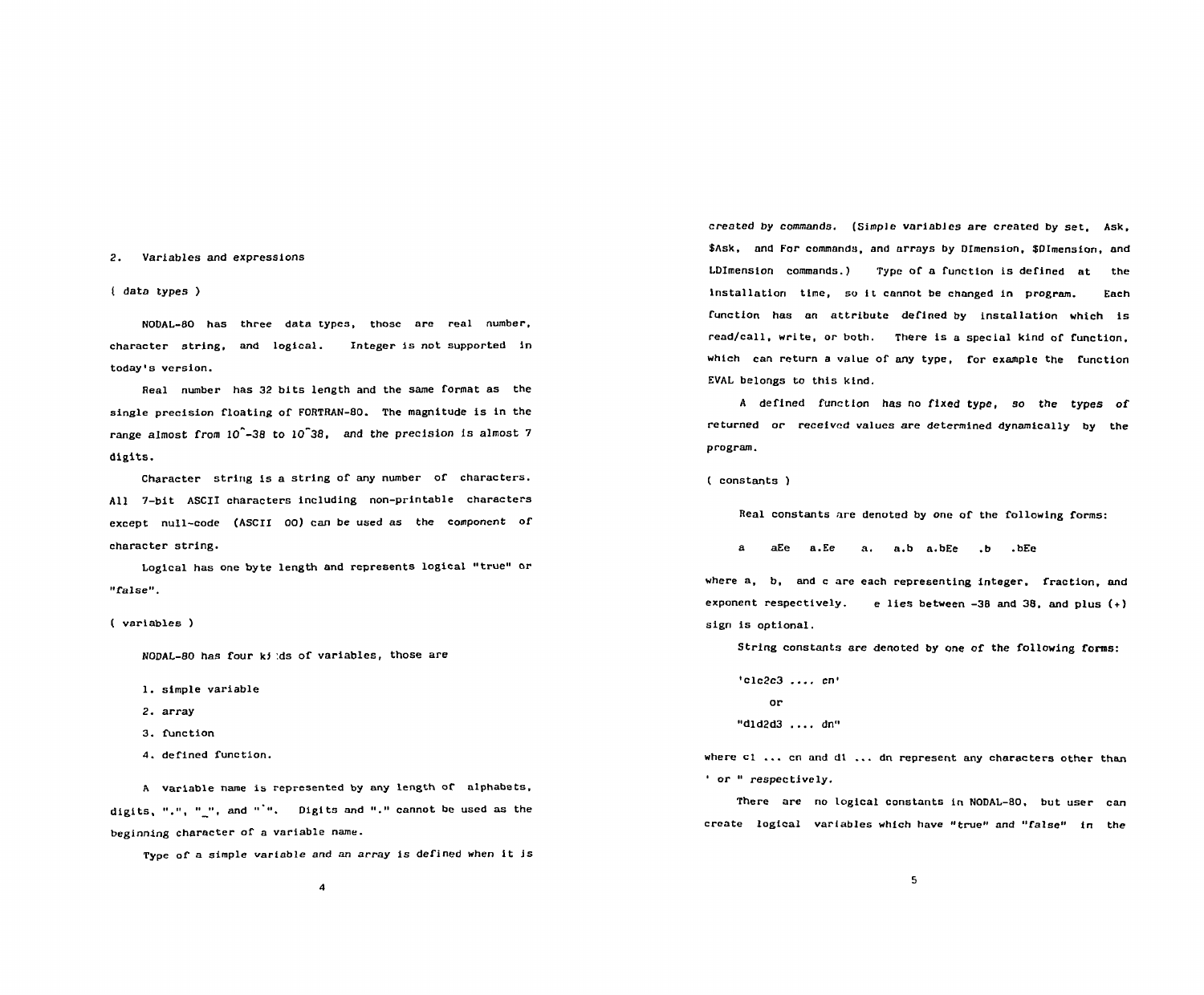**start-up command file STARTUP.NOD in the following way:**  start-up command file STARTUP.NOD 1n the fol10wing way:

 $TRUE = 0 = 0$ ; GLobal TRUE  $FALSE = 0 \Leftrightarrow 0; Global FALSE.$ 

**After this procedure, user can use two logical variables TRUE and**  After thls procedure, user can use two log1c81 varlables TRUE and **FALSE like as constants in all programs including defined**  FALSE l1ke as constants 1n al1 programs lncludlng defined **functions.**  functions.

### **( operators )**  ( operators )

**The table in the next page shows the operators, operand**  The table in the next page shows the operators, operand types, and result types. The term 'any' in this table means **they can accept all types, and they always convert the value to**  they can accept al1 types. and they always convert the value to **string representation before operation. The string**  string representatin before operat10n. The string **representations of logical values are 'true' and 'false'. No**  representat10ns of log1cal values are true' and 'false'. No **type conversion occurs except those cases.**  type conversion occurs except those cases.

### **( expressions )**  ( expressions )

**The expression of NODAL-80 is composed of a single operand**  The expression of NODAL-80 is composed of a single operand **or series of operands connected by operators. Any number of**  or ser1es of operands oonnected by operators. Any number of **spaces or tabs can be placed between an operator and an operand.**  spaces or tabs can be p1aced between an operator and an operand. **Single operand is one of constant, simple variable, array**  Single operand 1s one of constant, slmple varlable array **element, function or defined function reference, and**  element, function or def1ned functlon reference, and **parenthesized expression. Array name without subscripts cannot**  parenthes1zed expresslon. Array name w1thout subscr1pts cannot **be used in expression.**  be used 1n express10n.

**6**  6

| operator                 | operand<br>left           | right                     | result                        |
|--------------------------|---------------------------|---------------------------|-------------------------------|
| unary -                  |                           | real                      | real                          |
| $\ddot{\phantom{0}}$     | real                      | real                      | real                          |
|                          | real                      | real                      | real                          |
|                          | real                      | real                      | real                          |
| I                        | real                      | real                      | real                          |
| (exponentiation)         | real                      | real                      | real                          |
| >                        | real<br>string            | real<br>string            | logical<br>logical            |
| k,                       | real<br>string            | real<br>string            | logical<br>logical            |
| $\equiv$                 | real<br>string<br>logical | real<br>string<br>logical | logical<br>logical<br>logical |
| $> = 0r =$               | real<br>string            | real<br>string            | logical<br>logical            |
| $\zeta = 0$ r $\pi\zeta$ | real<br>string            | real<br>string            | logical<br>logical            |
| <> or ><                 | real<br>string<br>logical | real<br>string<br>logical | logical<br>logical<br>logical |
| & (logical and)          | logical                   | logical                   | logical                       |
| (logical inclusive or)   | logical                   | logical                   | logical                       |
| (logical not)            |                           | logical                   | logical                       |
| space (concatenation)    | any                       | any                       | string                        |
| @ (tabulation)           | any<br>or<br>none         | real<br>string            | string                        |
| (ASCII conversion)       | any<br>or<br>none         | real                      | string                        |
| ! (new line)             | any<br>or<br>none         | any<br>or<br>none         | string                        |

**7**  7

 $\Delta$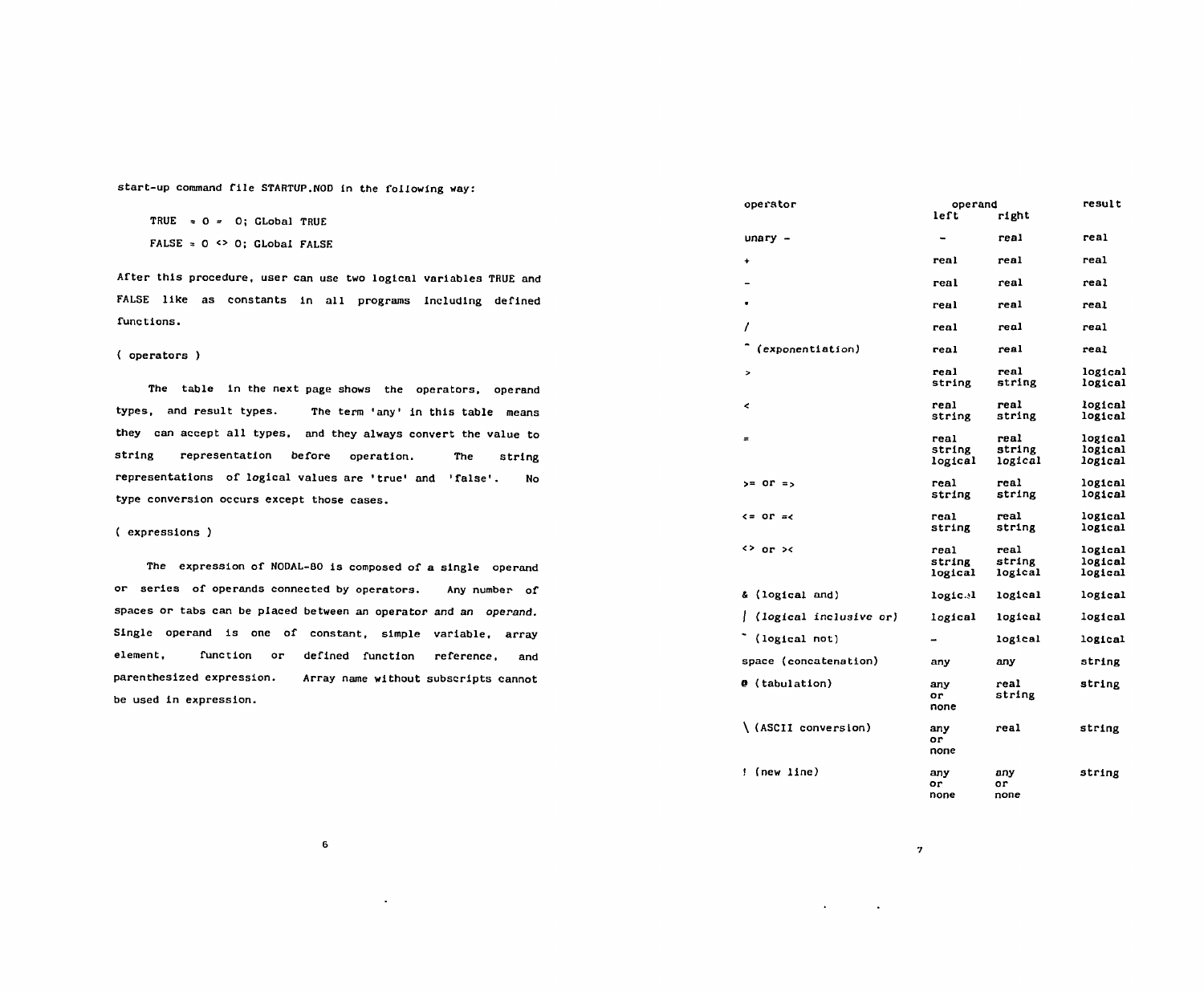**Array subscripts and function or defined function arguments**  Array subscripts and function or defined function arguments dollar sign (\$) at the head of simple string variable name. For **are als o expressions. Those are refered by the form**  are also expressions. Those are refered by the form example,

**ABC(expl,exp2, ...,expn),**  $A = 1$ **ABC** 

**and spaces** *or* **tabs cannot be** *placed between* **the name and opening**  and spaces or tabs cannot be placed between the name and openlng **parenthesis (, i.e.**  parenthesls (, 1.e.

ABC (expl,exp2, ...,expn)

**is illegal. There are also such functions which require no**  1s 111egal. There are also such functions which requlre no arguments, and can be used like as simple variables. \$DIMENSEREE REE ALL ASSERT AND A SERVIEW ASSERT AND A SERV<br>All and can be used like as simple variables.

An expression is evaluated with the following order: **\$A(l)=l** \$A(l)=l

- **1. single operand**
- **2. exponentiation (")**  exponentiation (<sup>\*</sup><br>unary minus (-)
- **3. unary minus (-)**  3. unary mlnus (ー)
- 4. multiplication (\*) and division (/)
- **5. addition (+) and subtraction (-)**  5. add1t10n (+) and subtraction (ー}
- **6. concatenation (space), tabulation (9), ASCII conversion**  6. concatenatlon (space), tabulation (@), ASCII conversion
	- $(\setminus)$ , and new line  $(!)$
- **7. comparison ( > < =** *>= <=* **<> )**  7. comparison (> < >= <= <>)
- 8. logical complement (<sup>-</sup>)
- **9. logical and (&)**  9. 1 gical and (&)
- **10. logical inclusive or (|)**

**If two evaluations have the same order, the left one is evaluated first.** 

**There are additional facilities in NODAL-80 expressions:** 

**1) name indirection** 

**Variable names can be indirected in any depth using**  Var1able names can be lndirected in any depth uslng **simple string variables. The indirection is denoted by placing**  simple string variables. The indirection 1s denotcd by placing appears 1s takcn.

**dollar sign (\$) at the head of simple string variable name. For example,** 

**A='ABC \$A='XYZ' has the same effect as ABC='XYZ'**  \$A= XYZ' nas the same errect as ABC=XYZ' **\$\$A=1 has the same effect as XYZ=1**  \$\$A=l has thc samc effect as XVZ=l

ABC (expl,exp2, ... ,expn) **String array cannot be used for ind**irection, namely, in **the following sequence,**  the following sequence.

> $$DImension A(10); A(1) = 'ABC'$ **\$A(1)=1**

**the second command line does not mean**  the second command line does not mean

**ABC=1**  ABC=l

**but it causes an error.**  but lt causes an error.

**2) substring notation**  2) substr1ng notation

**Substring of a string expression is denoted by the following**  Substring of a strlng expression i8 denoted by the fol1owing **way.**  way.

string\_expression [position]

**or**  or

**string\_expression [from, to]**  10. logical inclusive or (1) string\_expresslon [from. to]

If two evaluations have the same order, the left one is evaluated **where the section, from, and to are real** or string expression **representing character position. A real expression specifies**  first. representlng char'acter posltlon. A real expression specifies There are additional facilities in NODAL-80 expressions: the character position directly, counted from the top char⊾=ter<br>There are additional facilities in NODAL-80 expressions: **as position 1. If a string expression is specified as the**  as position 1. If a string expression is specified as the **position specifier, the first position where the specified string**  pos1tlon spec1f1cr. the first position where the specified string **appears is taken.**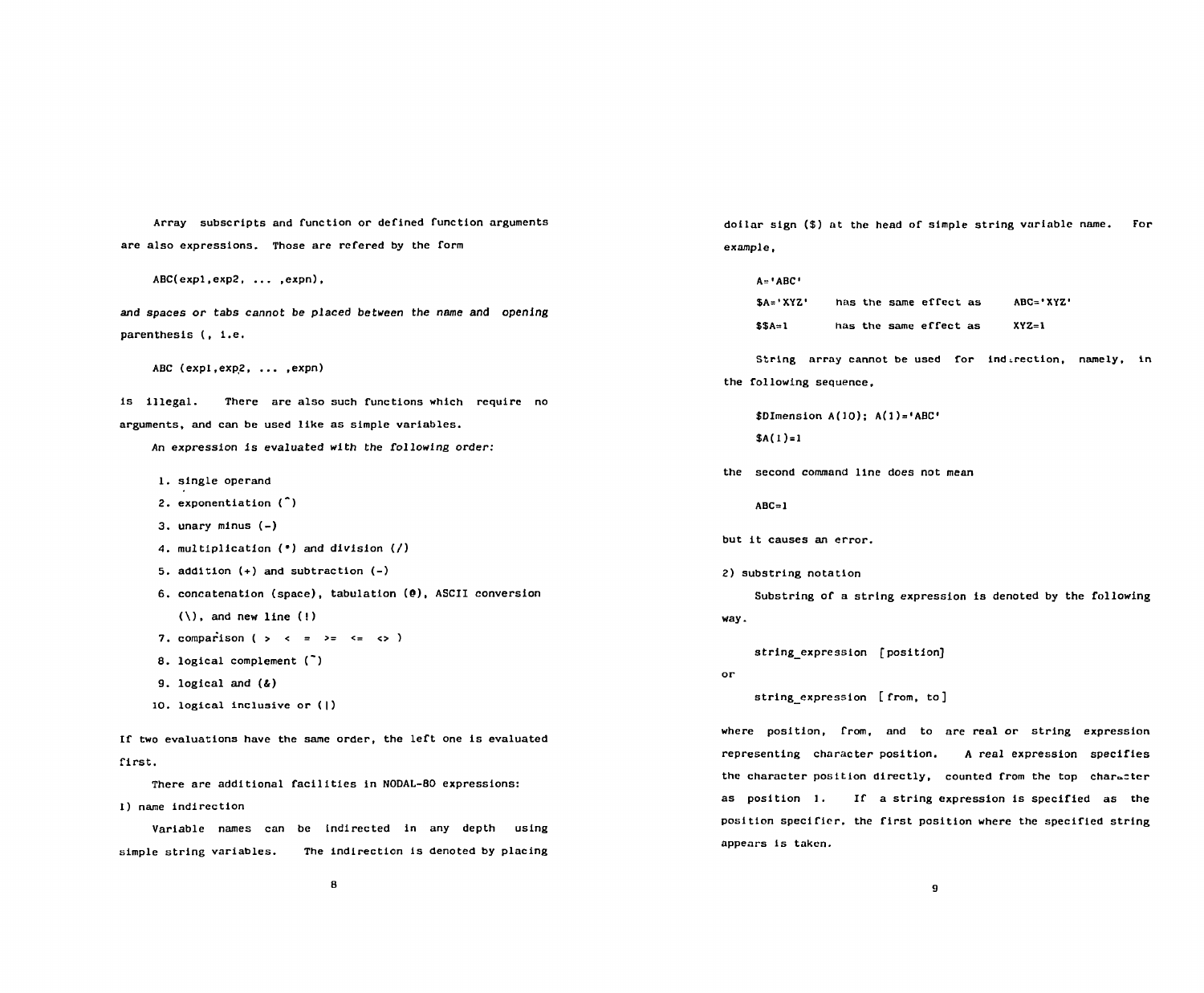**Example:**  Example:

| 'ABCDEFG'[2]               | means | ۰в۰   |
|----------------------------|-------|-------|
| 'ABCDEFG' [3,5]            | means | 'CDE' |
| 'ABCDEFG'['BC','EF'] means |       | 'BCD' |
| 'ABCDEFG' [3, 'EFG' ]      | means | ימ:י  |

**3) hexadecimal notation**  3) hexadeclmal notatlon

**A hexadecimal number less than four hexadigits are denoted**  A hexadeclmal number less than four hexadlgits are denoted **by •#' like as**  by '#' like as

**#FF10 #12 #AOAO**  #FFIO #12 #AOAO

# **3. Command syntax**  3. Command syntax

**All NODAL-80 program consists of command lines. A command**  All NODAL-80 program consists of command 11nes. A command **line is an ASCII character string of any length. There are two**  line is an ASCll character string of any length. There are tw **types of commands, those are number command ( for creating or**  types of commands, those are number command ( for creating or **deleting program line ) and immediate command. In one line any**  deleting program line ) and immediate cmmand. ln one 11ne any **number of commands can be written using semi-colons (;) as the**  number of commands can be wr1tten using semi-colons (;) as the **separator. Capitals and small letters have no differences in a**  separator. Cap1tals and small letters have no d1fferences in a **command line except in a string constant. In a command line, a**  command 11ne except 1n a str1ng c nstant. ln a command 11ne, a **tab character has the same meaning as a space. Other control**  tab character has the same mean1ng as a space. Other control **characters are Ignored.**  characters are ignored.

**Number command has the following form:**  Number command has the following form:

**line\_number command**  l1ne number command

**for example,**  for example,

1.1 A=PI; TY A, A<sup>^</sup>2

**where line\_number is a decimal number between 1.01 to 99.99, and**  where 11ne number 1s a decimal number between 1.01 to 99.99, and

the fraction part cannot be zero. 'command' is any command **Including number command itself. This command creates/replaces**  lncluding number command itself. This command creates/replaces **specified program line of the specified line number. If the**  specified program l1ne of the specified line number. If the **command part is null, the specified program line is erased.**  command part 1s null, the speclCled program l1ne 1s erased.

**Immediate command has the following form:**  lmmediate command has the following form:

**command\_specifier I paraml [,param2 ... J] I; command ...]**  command\_specifler [ par 1 [, par 2 ••• ) 1 [; command ••• 1 **for example,**  for example,

DEF ABC(X,Y,Z),10,20 {define ABC} ; T ABC(1,2,3),'Gev'

**where command\_specifier is a command name or its abbreviation.**  where command\_speclfier 1s a command name or its abbreviatl n. **There must be one or more spaces or tabs between the command**  There must be one or more spaces or tabs between the command **specifier and the first parameter if exists. The parts of**  speclfler and the flrst parameter lf ex1sts. The parts of **command line enclosed by I and ) are regarded as comments, and**  command line enclosed by I and 1 are regarded as cmments and **ignored in the execution of the command.**  19nored in the execution of the command.

**In almost commands, parameters are separated by commas.**  In almst commands, parameters are separated by commas. **(The exception of this rule is the I/O unit specification in the**  (The exception of thls rule is the 1/0 un1t speciflcat10n 1n the **Ask, SAsk, List, and Type commands.) Any expression can be**  Ask, \$Ask, List, and Type commands.) Any expression can be **written as the command parameter where a constant is acceptable**  written as the cmmandparameter where a constant 1s acceptable as the parameter. For instance,

**List 1, 2.1**  List 1, 2.1 **and**  and **A=0; B=10**  A:O; B:IO **List COS(A), B-7.9**  List COS(A), B-7.9

have the same effect on the List command.

**The rule of abbreviation of command names is quite simple.**  The rule of abbrevlation of command names 1s qu1te simple. **First, all command names can be abbreviated from its end as far**  First, all command names can be abbreviated from lts end as far

**11**  11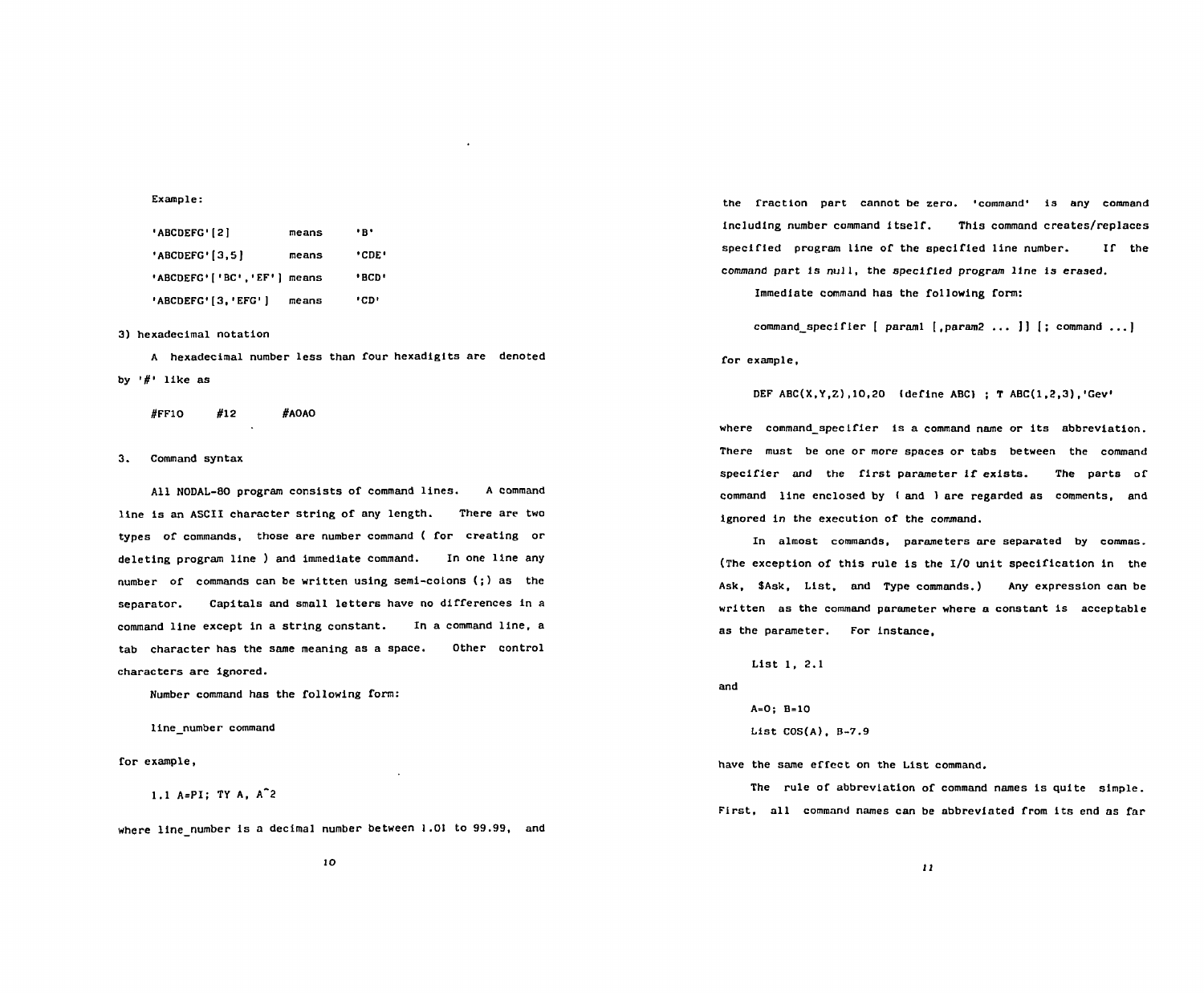$\ddot{\phantom{a}}$ 

- **T 'abcde'**  T 'abcde
- **TY •abcde'**  TY 'abcde
- **TYP 'abcde•**
- TiPE 'abcde'

abbreviated more. See page 14 of this report, where all **the seed of the seed of the seed of the seed of the see** command names are listed and the shortest form of each command is **delete on the sound delete character before cursor denoted by capitals. In particular, the shortest forms of set**  denoted by capitals. In part1cular, the shortest forms of set **and call commands are null, and the dollar sign is the shortest**  and cal1 commands are nul1, and the dollar sign 1s the shortest **form of \$do command.**  form of \$do command.

# **( command input and editing )**  ( command 1nput and editing ) term1nal.

**NODAL-80 reads its commands from terminal or CP/M files.**  NODAL-80 read5 it5 commands from terminal 01' CP/M files. **Generally there are no differences between reading from terminal and from a file except for editing.** 

**NODAL-80 has a simple line-editing facility. Those key**  nobhaboo has a simple line-culting facility. Those Ney and the second terminal than those of common **departument BASIC . interpreter, and sufficient to edit one line. Those**  BASIC interpreter, and sufficient to edit one 11ne. Those ( start-up command file ) **functions are valid on all inputs from terminal, command input,**  functions are valid on al1 inputs from terminal, command input, **data input with Ask or \$Ask command, and program editing with**  data input with Ask 01' \$Ask command, and program editing with **EDit command.**  EDit command.

|  |  |  | move cursor to beginning of line |  |  |  |
|--|--|--|----------------------------------|--|--|--|
|--|--|--|----------------------------------|--|--|--|

- **"C cancel editing**  cancel edi ting
- **\*D move cursor right**  move cursor right
- **"F move cursor to end** *or* **line**  move cursor to end of line

|     |                        | as it is possible to distinguish them from other commands.        |  |  | ີ⊂           |                    | delete character at cursor position     |
|-----|------------------------|-------------------------------------------------------------------|--|--|--------------|--------------------|-----------------------------------------|
|     |                        | (This is the same way as SPS NODAL.) For example.                 |  |  |              |                    | "H (backspace) move cursor left         |
|     |                        |                                                                   |  |  |              | $\mathbf{I}$ (tab) | insert tab                              |
| T   | 'abcde'                |                                                                   |  |  |              | M (return)         | end edit and input command or data line |
| TY. | 'abcde'                |                                                                   |  |  | ĤR.          |                    | restore the last input line             |
|     | TYP 'abcde'            |                                                                   |  |  | ີs           |                    | move cursor left                        |
|     | TYPE 'abcde'           |                                                                   |  |  | $\mathbf{r}$ |                    | delete from cursor to end of line       |
|     | have the same meaning. | Moreover, some command names can be                               |  |  | ົບ ∶         |                    | delete from begining of line to cursor  |
|     | abbreviated more.      | See page 14 of this report, where all                             |  |  | $\mathbf{r}$ |                    | delete entire line                      |
|     |                        | command names are listed and the shortest form of each command is |  |  |              | delete or rub      | delete character before cursor          |

**All the other control characters are ignored. All**  Al1 the othcr control characters are ignored. All printable characters are inserted at the cursor position. **These line-editing functions suppose that the terminal is a video**  These 1lne-editing funct10ns suppose that the term1nal 1s a videc **terminal.** 

The files used in NODAL-80 to store commands, data, or norms of the community of the community of the correct contract of the programs are normal ASCII files of CP/M, so user can edit them differences between reading from terminal programs are normal ASCII files of CP/M, so us and from a file except for editing.<br>and from a file except for editing. **no special rules to edit NODAL-80 files other than 'just like**  NODAL-80 has a simple line-editing facility. Those key no special rules to edit NODAL-BO files other than just like **terminal'.** 

### **( start-up command file )**

**NODAL-80 always executes a start-up command file STARTUP.NOD**  NODAL-80 always executes a start-up command file STARTUP.NOD **when it is started by CP/M. User can use this file to**  when it is started by CP/M. User can use this file to **initialize user's NODAL-80 system, for example to load defined**  1nit1alize user's NODAL-80 system, for example to 1ad defined **functions, to create global variables, or to set date and time.**  and the move cursor to beginning of line functions, to create global variables, or to set date and time.<br>
The functions, to create global variables, or to set date and time.<br>
The move cursor right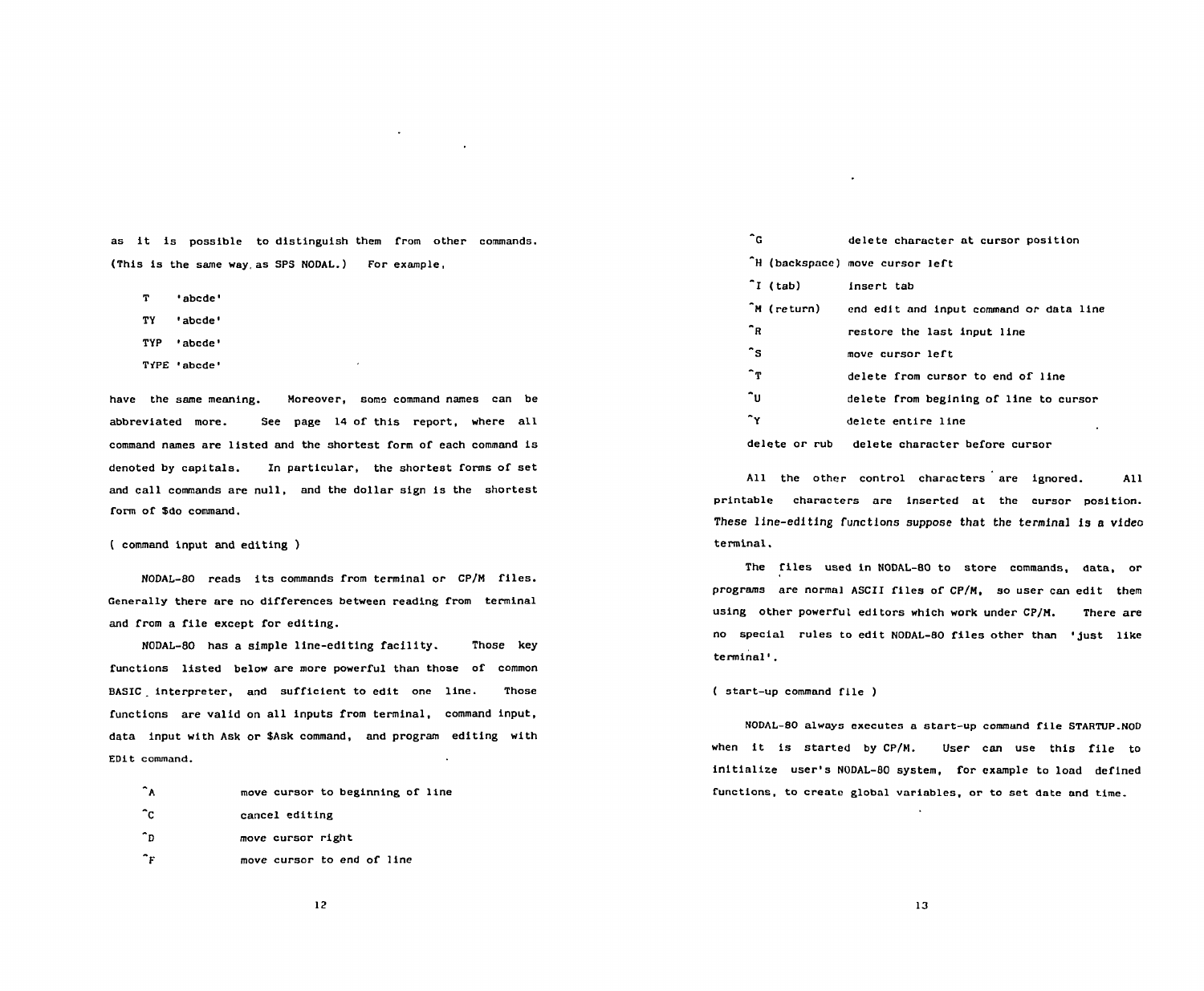### **4. Command abstract**  4. Command abstract

**NODAL-80 has the following 46 immediate commands.**  NOOAL-BO has the following 46 lmmedlate commands.

| Ask          | Bye          | call              | CANcel |
|--------------|--------------|-------------------|--------|
| CLEar        | CLose        | COpy              | DEfine |
| DImension    | Do           | EDit              | ENd    |
| <b>ENTer</b> | <b>ERase</b> | ERRor             | EXit   |
| For          | GLobal       | Goto              | Īſ     |
| K111         | LDef         | <b>LDImension</b> | List   |
| L0ad         | LOCal        | Merge             | Open   |
| RECeive      | Repeat       | RETurn            | ROf    |
| RUn          | SAve         | SDef              | set    |
| Type         | Until        | Value             | WEnd   |
| While        | \$Ask        | \$DImension       | \$do   |
| 2            | ??           |                   |        |

### **General commands**  General commands

### **(set)**  (set)

**set variable = expression**  set variable expression

**Sets value of the expression to the variable.**  Sets value of the expression to the variab1e.

**If the variable is undefined and Is a simple variable,**  If the var1ab1e 1s undefined and is a slmp1e variab1e, **this command creates a new variable which has the specified**  this command creates a new variable whlch has the specif'ied **name, value, and type.**  name, value, and type.

**Remarks: The expression must have the same type with the**  Remarks: The expresslon must have the same type wlth the variable. No type conversion occurs.

### **(Goto)**  (Goto

**Goto line**  Goto line

where line : real expression

**Moves control to the specified line.**  Moves control to the specified 1ine.

## **(Do)**  (00)

 $\bullet$ 

**Do block [.error ... ]**  Do block [, error ...] **Do line [.error .. . ]**  00 l1ne [, error .・・] **where**  where

block, line, error : real expression

Executes specified block or line.

One or more alternative blocks or lines can be specified for error handling. If an error occurs inside the first block or line, the second block or line is executed, and so on. **This error handling has a priority to the specification of**  This error handling has a priority to the speclf'icatlon of' **ERRor command.**  ERRor command.

**Remarks: Do command is terminated by end of block (if Do**  Remarks: 00 command is terminated by end of' b10ck (if 00 **block), end of line (if Do line), or RETurn**  block), end of' line (if 00 11ne), or RETurn **command. Goto out of the block or line does not**  command. Goto out of the block or line doe5 not terminate Do, so execution continues in the **Jumped block or line.**  jumped block or 11ne.

> **ENd, RUn, and Value commands always terminate Do.**  ENd, RUn, and Value commands always terminate 00. **Rof, WEnd, and Until also terminates Do if the**  Rof, WEnd, and Untl1 a180 termlnates Do lf the last For, While, and Repeat has been done before **the Do command respectively.**  the 00 command respectlvely.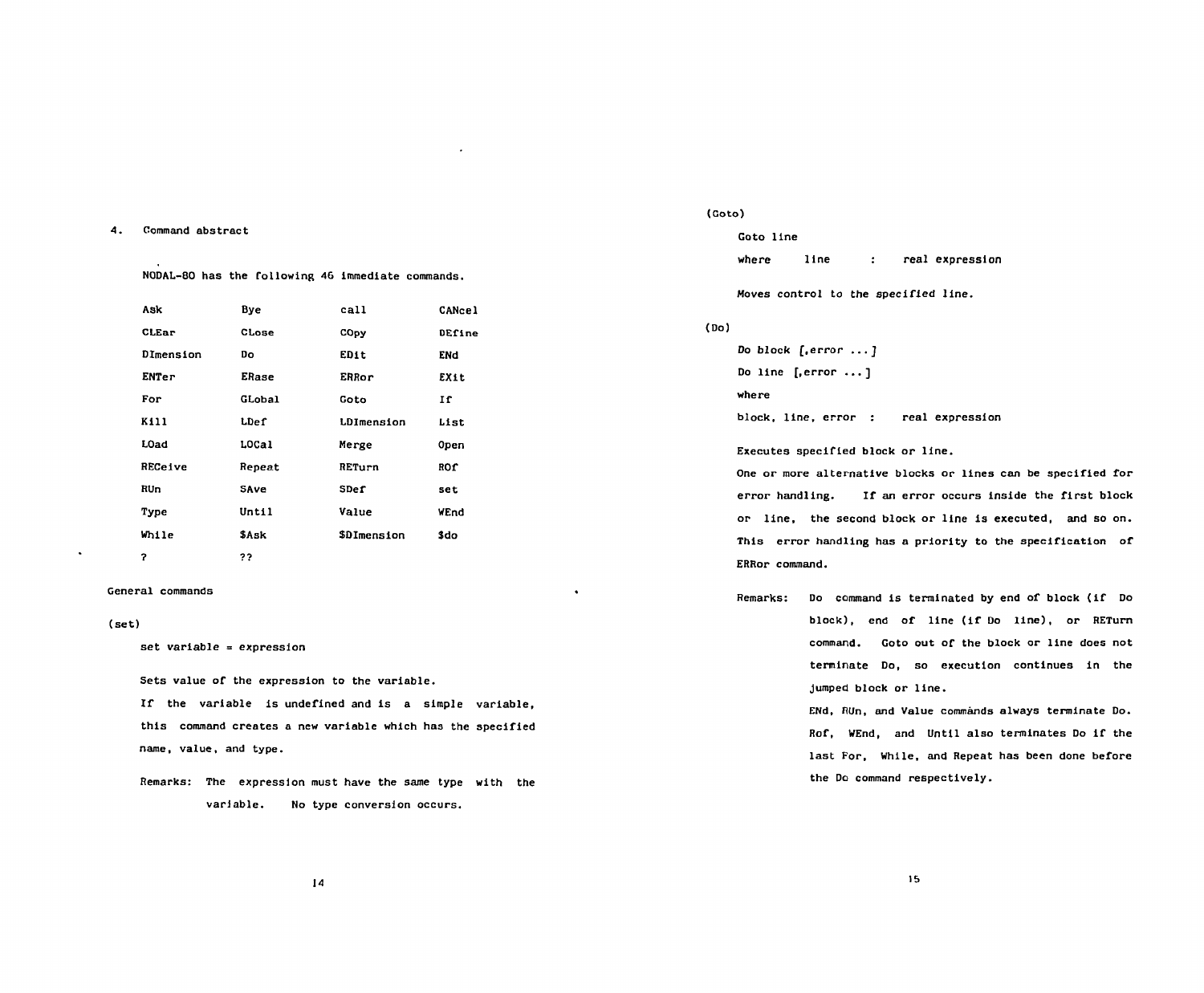### **(RETurn)**  (RETurn)

**RETurn [line]**  RETurn [line I where line : real expression **Exits from the last Do command.**  Fxlts from the last Do command. If a line number is specified, control goes to the line **after exit.**  after exlt.

# **(If)**  (H)

# **If condition**  IC condition

where condition : logical expression

Executes rest of line when the value of the condition is **true.**  true.

### **(For)**  (For)

**For real\_variable = initial, final [,step!**  For real\_variable inlt1al. f1nal l.stepJ **where**  where

**initial, final, step: real expression**  in1tial. final, step: real expresslon

**Sets/creates real variable (simple or array element) to**  Sets/creates real variable (s1mp1e or array element) to **the initial value, then repeats commands of the rest of the**  the ln1t1a1 value. then repeats commands of the rest of the **line. The real variable is increased by the step value**  l1ne. The real var1able 1s 1ncreased by the step value (the default is 1), and when the variable becomes larger (if **the step Is positive) or** *smaller (if negative) than the*  the step is positivel or smal1er (lf negative) than the *final value, the Iteration is* over. final value. the lteratlon 1s over.

Remarks: Function and *defined function are not vllowed* to Remarks: Function and defined function are not v110wed to use as the control variable of For loop.

# **(ROD**  (ROf)

**ROf (condition)**  ROf [cond1tlon J

where condition : logical expression

**Aborts the last For loop ir the condition Is true. IT the**  Aborts the last For 100p 1f the cond1tlon 1s true. If the **condition is false, control goes to the rest of line.**  condition 1s false. control goes to the rest of l1ne.

**If no condition is specified, it unconditionally aborts For.**  lf no cond1t10n is specified. lt unconditional1y aborts For.

# **(While)**  (Whi1e)

**While condition**  While cond1 t10n

where condition : logical expression

**Repeats commands of the rest of line while the condition is**  Repeats commands of the rest of l1ne whl1e the condit1n 1s **true.**  true.

# **(WEnd)**  (WEnd)

**WEnd (condition)**  WEnd [conditlon]

where **condition :** logical expression

**Aborts the last While if the condition is true. If the**  Aborts the last While 1f the cond1t1on is true. If the condition is false, control goes to the rest of line.

**If no condition is specified, it unconditionally aborts**  If no conditlon 15 5pec1f1ed, 1t unconditlonal1y aborts **While.** 

## **^Repeat)**  {Repeat

**Repeat (count!**  Repeat (countl

where count : real expression

**Repeats the rest of line by the** *specified count.*  Repeats thc rcst of 1Lne by the speclfled count. **The count must be positive or zero, and less than 32767.**  The count must be pos1t1ve or zero, and less than 32767.

**If no count is specified, repeats infinitely**  lf no count 1s speclfled, repeats infinltely

**Remarks: if the count Is specified, the current count of**  Rcmarks: lf the count is speclfied, the currertcount of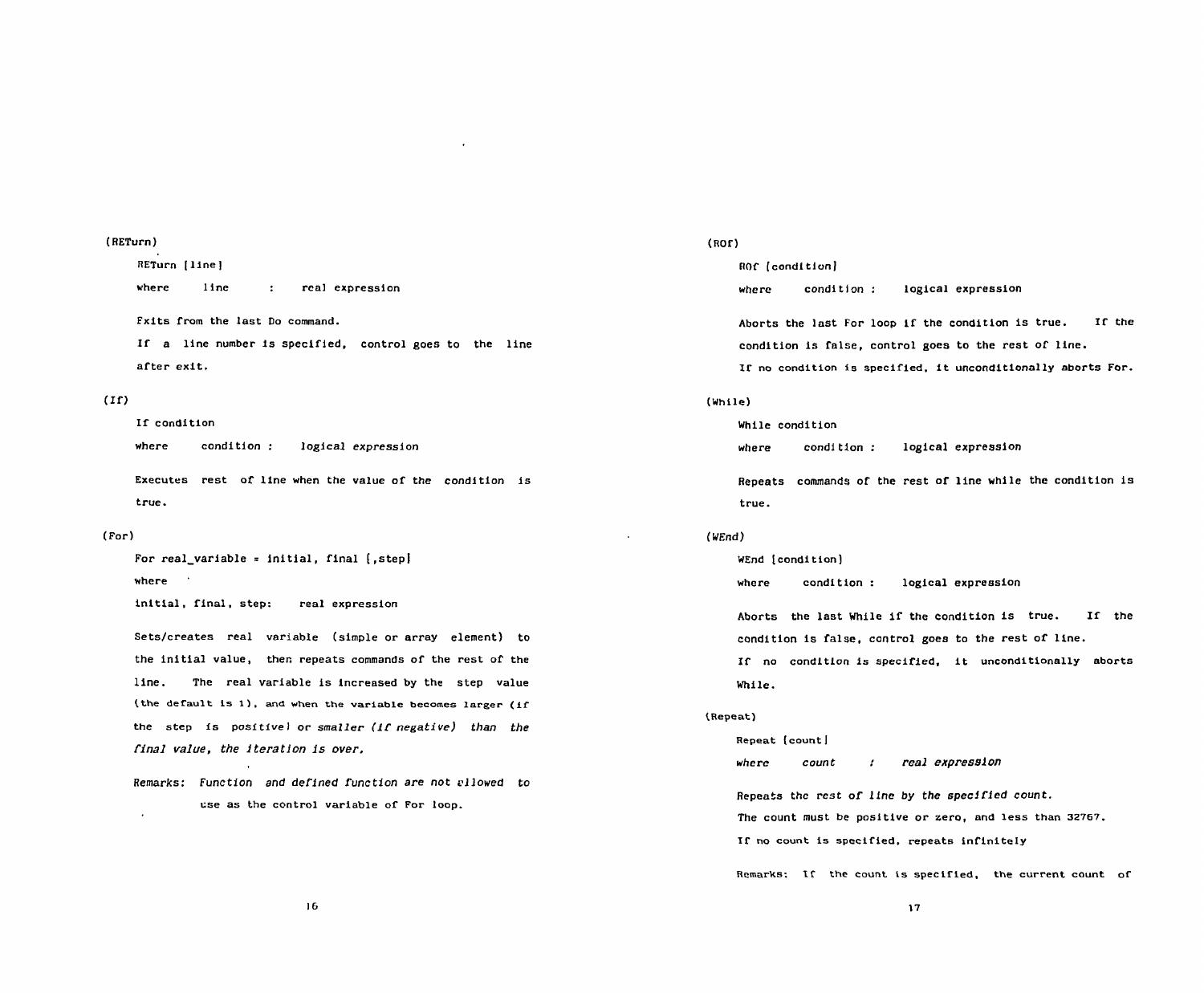**repetition can be read using the function RPT.**  repet1tion can be read us1ng the funct10n RPT.

# **(Until)**  (Untll )

**Until [condition]**  Until (condition] **where condition : logical expression**  where condition 10g1ca1 expresslon Aborts the last Repeat if the condition is true. If the **condition is false, control goes to the rest of line.**  condition is false. contr01 goes to the rest of line. *If no condition Is specified,* **it** *unconditionally aborts*  Ir no cond1t10n ls spec1r1ed. 1t uncondltlonal1y aborts **Repeat.**  Repeat.

### **(call)**  (ca11)

**call function reference**  cal1 function reference

**Calls the specified function or defined function.**  Calls the speclfied functlon or defined function.

# **(ENd)**  (ENd)

ENd

Termlnates program execution.

# (Bye)

**(Bye)**  Bye

**Bye**  Exits to CP/M after closing al1 files.

# (\$do)

**(\$do)**  \$do string

Executes a string expression as a command string<mark>.</mark>

Remarks: Writing multi commands in the string is allowed<mark>.</mark>

### **(Dimension)**  (Dlmension)

...<br>Dlmension name1(subscriptl ...) [,name2(subscript2 ... )...] **where name 1,2 : unused names**  where namel.2 unused names **subscript!***,2:* **real expressions**  subscrlptl.2: real expressions

Creates real arrays with the specified dimensions and sizes.

### **(\$Dlmension)**  (\$Dlmension)

**\$DImension namel(subscriptl ...) [,name2(subscriptz ...).. . }**  \$Dlmenston namel(subscrlttl ...) [.name2(subscrlpt2 ...)...1 **where namel,2 : unused names**  where namel 2 unused names **subscriptl,2: real expressions**  subscriptl 2: real expressions

**Creates string arrays with the specified dimensions and**  Creates str1ng arrays with the specified dlmensions and **sizes.**  sizes.

### **(LDImension)**  (LOlmension)

**LDImension namel(subscriptl ...) [,name2(subscript2 ... ).. . ]**  LDlmension n el(subscriptl ...) [,name2(subscript2 ••• )... ) **where namel,2 : unused names**  where n nel.2 unused names **subscriptl,2: real expressions**  subscriptl 2: real expresslns

**Creates logical arrays with the specified dimensions and**  Creates 10g1cal arrays wlth the speclfled dlmenslons and **sizes.**  slzes.

### **(ERase)**  (ERase)

**ERase line\_range**  ERase line range

Erases specified program lines.

The format of line\_range is same as List command.

**Remarks: Active lines can be ERased. After that, any line**  Remarks: Actlve lines cnn be ERased. After that, any line **specification cannot refer the ERased line, but**  speclfication cannot refer the ERased line, but **the commands in the line will be executed until**  the commands in the lille w111 be executed until **the line becomes inactive.**  the 11ne bccomes lnactlve.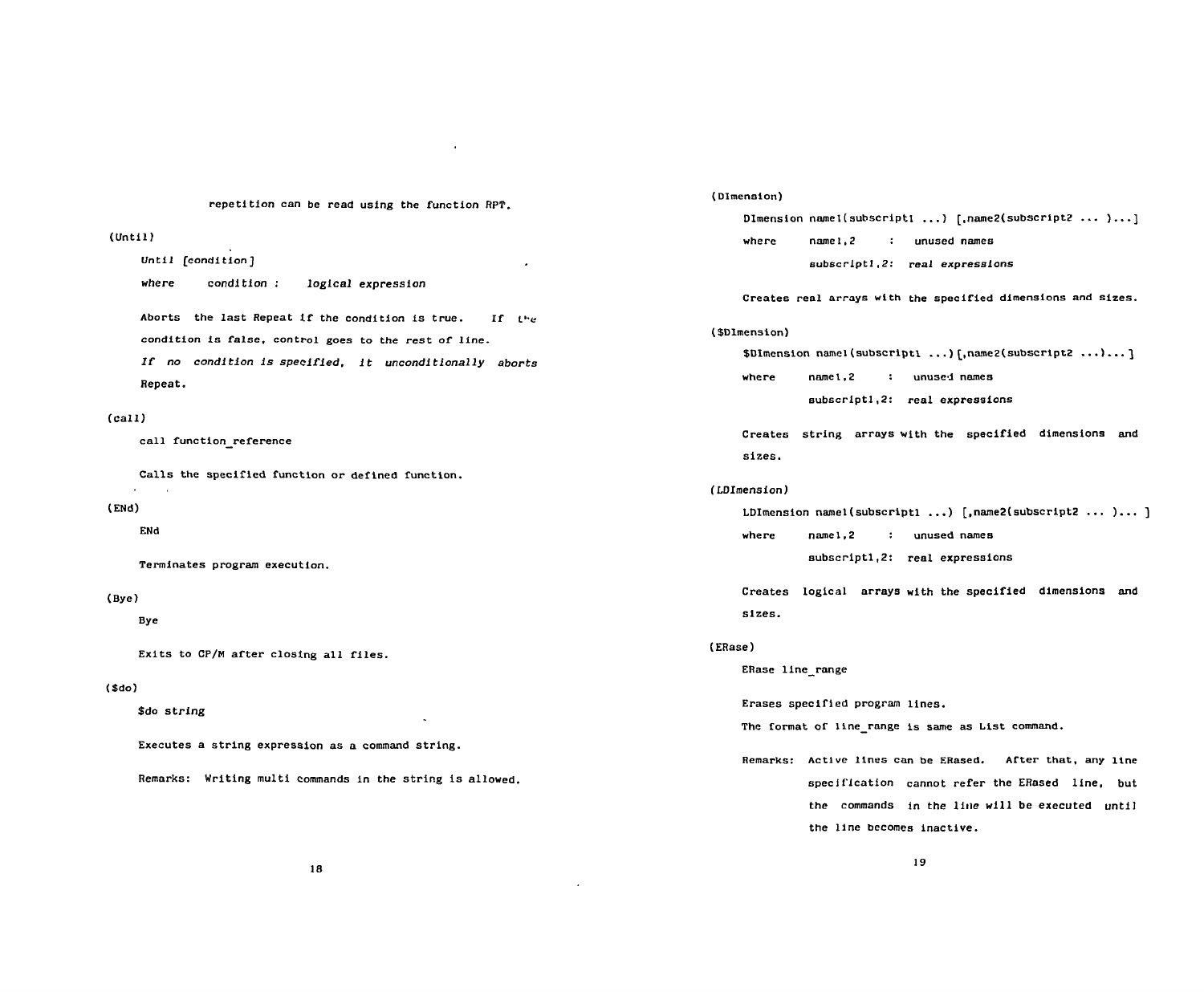# **(Kill)**  (Kill)

```
Kill namel [,name2 ...]
```
**Kills the variables specified by namel, name2 ...**  Kl11s the variables speclflcd by namel, name2 ••.

# **(CLEar)**  (CLEar)

**CLEar**  CLEar

**Kills all local variables.**  Kl11s a11 local variables.

**Remarks: The control variables currently used in For are**  Remarks: The control variables currently used in For are  $\mathbf{r}$ **not killed.**  not killed.

# **(EPit)**  (EPit)

**EDit line\_range**  EDit line range

**Edits the specified program lines.**  Ed1ts the spec1fled program lines.

**The key commands of EDit are similar to those in the other**  The key commands of EDit are similar to those in the other **terminal input except "R which restores the old line.**  terminal input except R which restores the 01d 1ine. **The line number cannot be changed by this command. (Use COpy**  The line number cannot be changed by this command. (Use COpy **command.)** 

# **(COpy)**  (COpy)

**COpy from, to**  COpy from, to where from, to : real expression

**Copies from the line specified by 'from' to the line 'to'.**  Copies from the line specified by 'from to the line 'to・. Old line at 'from' remains. **line, the old one is erased before copying.**  line, the old one 1s erased before copying. If there already exists 'to'

# **(?)**  (?)

**?** 

**Sets trace ON.**  Sets trace ON.

# **(??)**  ( ??)

**??**  ??

**Sets trace OFF.**  Sets trace OFF.

# **(ERRor)**  (ERRor)

# **ERRor line**  ERRor line

where line : real expression

**Specifies error branch line.**  Specif1es error branch line.

**This specification is canceled when actual branch occurs, or**  ThlS speclficatlon 1S canceled when actual branch occurs, or **another ERRor command is done. If O is specified as the**  another ERRor command 16 done. f0 1s spec1f1ed as the **line number, nc error branch occurs.**  line number, nc error branch occurs.

### **File oriented commands**  Flle orlented command!

### **(Open)**  (Open)

**Open unit, file name**  Open unlt, fi!e name where unit : real expression fil<sub>e</sub>\_name : string expression

Opens the specified file with the unit number. If the **specified file does not exist, it creates a new file. The**  specified fl1e does not eXlst, lt creates a new flle. The unit number ranges from 1 to 127.

**The default file type is '.DAT'**  The default file type 15 .DAT

#### **The file name for printer is 'LST:'**  The file name for printer is 'LST:

Remarks: If the same unit number as the already Opened file **is specified, the previously opened file is hidden**  15 speclfied. the previously opened file 15 hldden unti<sup>]</sup> the new file is closed.

 $\bullet$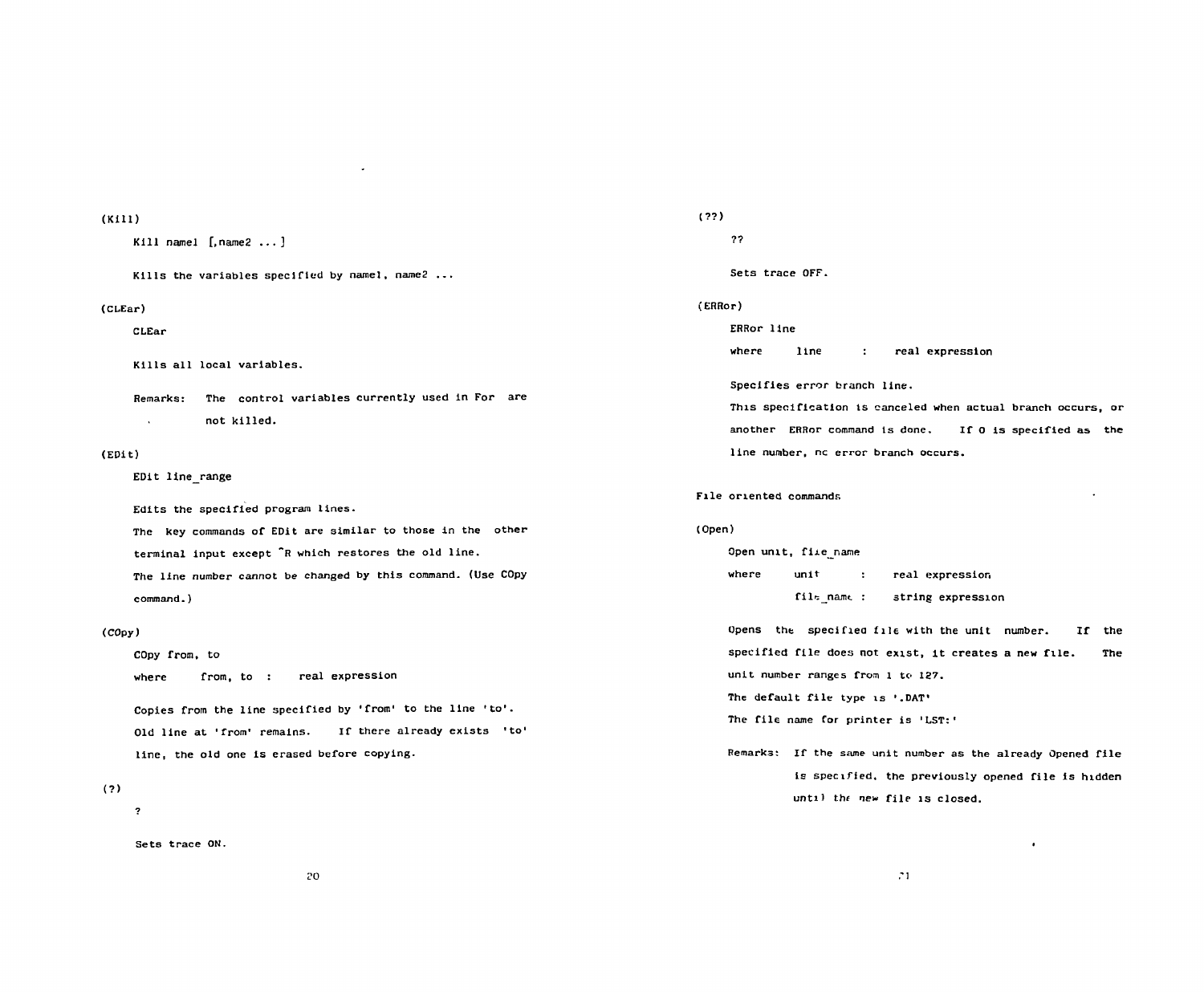**(CLose)**  (CLose)

**CLose [unitl [ ,unit2 ... ] ]**  CLose [un1tl [,unit2 ・・・ ] ] where unit1,2 : real expressions

**Closes the files of the specified unit number.**  C105e5 the f11e5 of the 5pecif1ed unlt number. **If no unit number is specified, it closes all files.**  If no un1t number 1s specifled, lt c10se5 a11 file5.

### **(CANcel)**  (CANcel)

**CANcel [unitl f ,unit2 ... J ]**  CANcel [unltl [ unlt2 ・・・ ] ] where unitl, 2 : real expressions

**Cancels processing of the currently opened file which has**  Cance15 processing of the currently opened fl1e wh1ch has **the specified unit** *number.*  the speclfled unlt number.

**On output file, all records previously written are**  On output f11e, al1 records prev10usly wrltten are **discarded. Old files remain unchanged, and new files are**  d1scarded. Old Ciles remain unchanged, and new Ciles are **not created.**  not created.

**On input file, CANcel has the same effect as CLose.**  On 1nput f11e, CANcel has the same effect as CL05e.

**If no unit number is specified, it cancels all files.**  If no un1t number Is spec1f1ed, 1t cance1s al1 fl1es.

# **(Type)**  (Type)

Type [ unit:] expression ...

where unit : real expression

**Outputs values of expressions on the specified unit (the**  Outputs values of expre5s10ns on the spec1fled unlt (the **default is terminal). Unit** *number O Is* **used to specify**  de faul t 15 terinal). Unit number 0 1s used to specify terminal (same as Ask, \$Ask, and List command).

It converts real or logical values to string representations before output. If two or more expressions are specified, a **tab character is sent as the delimiter.**  tab character 1s 5ent as the delimiter.

**(Ask)**  (Ask)

**Ask [unit:] [prompt,] variable ...**  Ask [Unlt:] [prompt,] variable ••• where unit : real expression prompt : expression except for sigle term **variable**  variable

**Reads values of variables from specified unit (the default**  Reads values of νarlables from speclfied unlt (the default **is the current command input unit). Unit number 0 is used**  15 the current command input unlt). Unlt number 0 15 u5ed to specify terminal (same as Type, \$Ask, and List command). **If the unit is terminal, prompting string expression**  If the unit 15 term1nal, promptlng 5tring expre5sion **(default is •: ') is typed before input.**  (default Is ・') 1s typed before 1nput.

**If an undefined single variable name is specified. Ask**  IC an undefined s1ngle variable name 1s specifled, Ask **creates a new variable.**  creates a new var1able.

**Remarks: Input string is treated as an expression. User**  Remarks: Input strlng 1s treated as an expression. User **has to use quotation marks to denote string**  has to use quotatlon marks to denote strlng **constants (see also SAsk command).**  constants (see also \$Ask command).

> **User can input two or more expressions separated**  User can lnput two or more expressions separated **by commas in one line.**  by commas in one l1ne.

## **(SAsk)**  (\$Ask)

**\$Ask [unit:] [prompt,] variable ...**  \$ASk [unit:] [prompt,] varlable • where unit : real expression prompt : expression except sigle term **variable**  varlable

Reads value of string variable from the specified unit (the **default is the current command input unit). Unit number O**  default 15 the current command input unit). Unit number 0 is used to specify terminal (same as Type, Ask, and List **command).**  command) .

**If the unit is terminal, prompting string expressions**  If the unit 1s terminal. prompting strlng expresslons

**2?**  2:1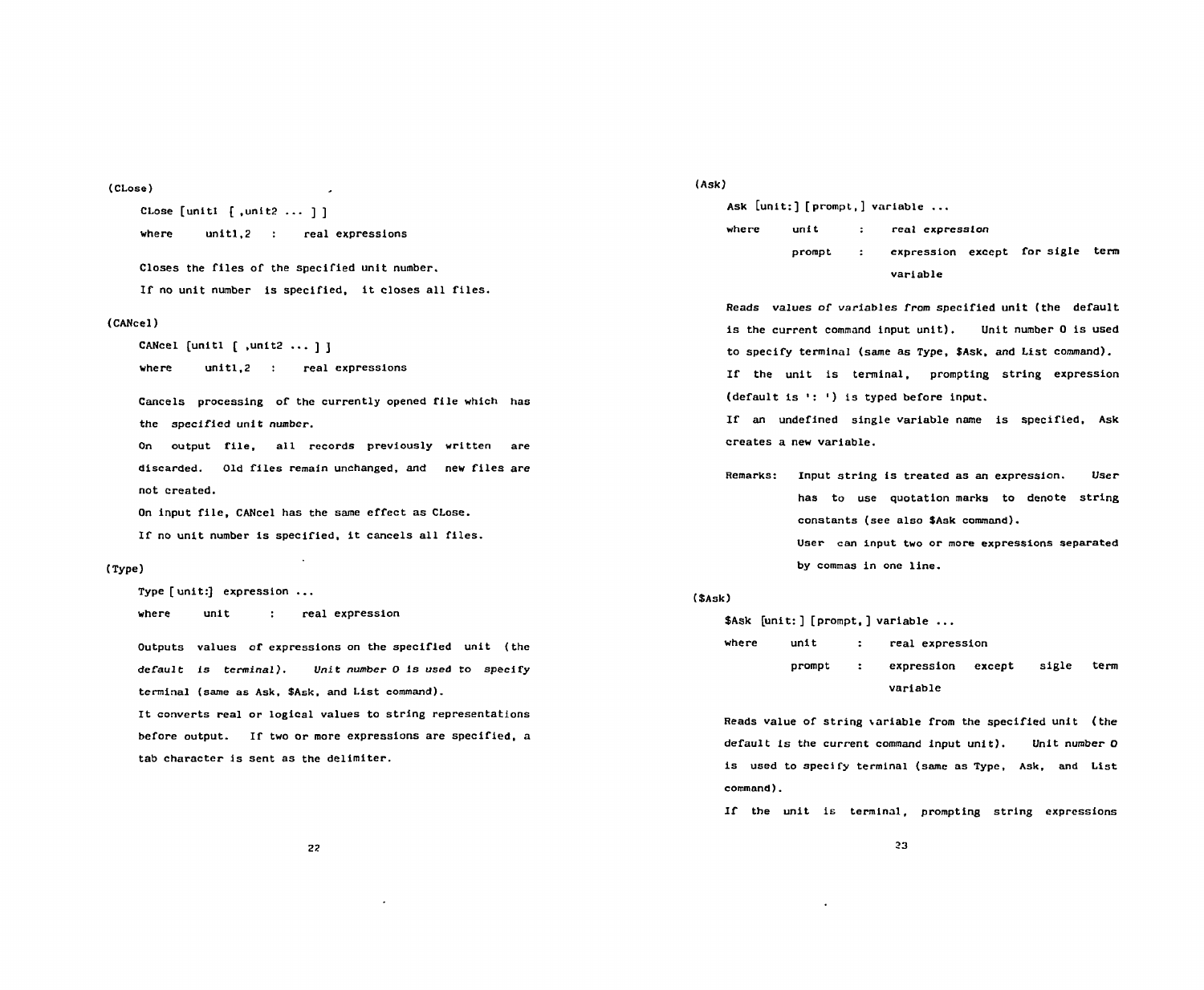(default is ': ') are typed before input.

If an undefined single variable name is specified, \$Ask **creates a new variable.**  creates a new varlable.

**Remarks: Input line is treated as a string, not as an**  Remarks: 1nput line 1s treated as a string, not as an **expression. User can input only one string in**  expresslon. User can lnput only one string in **one line.**  one 11ne.

## **(RUn)**  (RUn)

**RUn [file\_name ]**  RUn [Cile name]

**where flle\_name : string expression**  where flle\_name string expres5ion

**Runs program. If file name is specified, the old program**  Runs program. 11' 1'11e name 1s 5pecl1'led, the old program **is replaced with that in the specified file.**  is replaced w1th that 1n the specified 1'ile. All local variables are killed before execution.

### **(List)**  ( List)

**List [unit:] line\_range**  List [unit:] line\_r ge where unit : real expression

**Lists program lines on the specified unit (the default is**  Lists program lines on the spec1f1ed unit (the default 1s **terminal). Unit number 0 is used to specify terminal (same**  terminal). Unit number 0 is used to specify terminal (same **as Ask, \$Ask, and Type command).**  as Ask, \$Ask, and Type command).

**The format of the line\_range Is (same as DEfine, EDit, ERase**  ノ、 The format of the 11ne\_range 1s (same as DEflne, EDit, ERase **commands):** 

# **begin [,end]**  beg1n [, end ]

**where begin and end are real expressions between 0 to 99.99.**  where begin and end are real expressions between 0 to 99.99. **The usage of line\_range is shown in the next page:**  The usage 01' line\_range is shwnin the next page:

| (none)       | entire program                        |
|--------------|---------------------------------------|
| 1.3          | line 1.30 only                        |
| $\mathbf{r}$ | block 1 (from 1.01 to 1.99)           |
| 1.3, 2.57    | from 1.30 to 2.57                     |
| 1.3, 2       | from 1.30 to 2.99                     |
| 0, 1.3       | from the beginning of program to 1.30 |
| 1.3, 0       | from 1.30 to the end of program       |

#### **(SAve)**  (SAve)

| SAve file name |                                      |                   |
|----------------|--------------------------------------|-------------------|
| where          | file name:                           | string expression |
|                | Saves program to the specified file. |                   |
|                | The default file type is '.NOD'.     |                   |

## **(LOad)**  (LOad)

LOad file\_name where file\_name : string expression

Changes command input unit to the specified file. This **command is usualy used in order to load a program from a**  command 15 usualy used in order to load a program Crom a **file.**  file.

Ine default file type is '.NOD'.

**Remarks: Command input file can be nested in any depth.**  Remarks: Command 1nput f11e can be nested in any depth. The input unit returns to the original one when an **error which is not handled by the program occurs,**  error which is not handled by the program occurs, **or the current input file encounters end of file.**  or the current input file encounters end 01' 1'ile.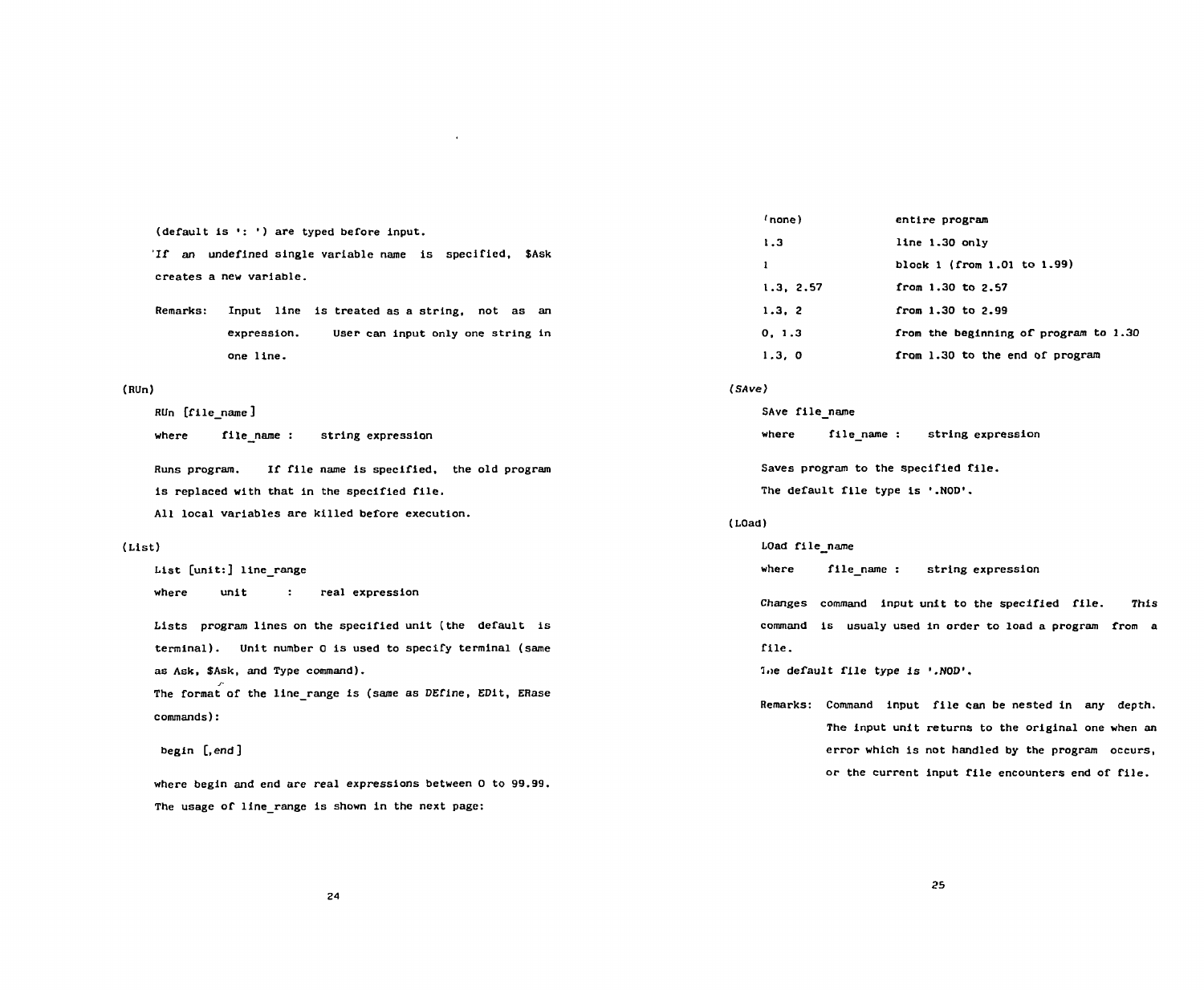## **Defined function oriented commands**  DeClned Cunctlon orlented commands

**The defined function of NODAL-80 has the following**  The deCined Cunction of NODAL-80 has the fo110wlng **characteristics.**  characterist1cs.

**1) The defined function and its arguments have no fixed**  1) The defined functlon and lts arguments have no flxed **types. Their** *types are dynamically* **determined at execution**  types. Thelr types are dynamically determined at executlon **time. For example, the following defined function**  tlme. For example. the f0110wlng deflned functlon

1.1 RECeive X; Type X;Value Y X<br>**1.2 Value Y** 

**1.2 Value Y** 

**DEfine ABC(Y)**  DEf1ne ABC(Y)

**can accept any value of any type as the argument Y. If ABC**  can accept any value of any type as the argument Y. If ABC is used in write mode, ABC can receive any value of any type **as the substituted value. Any of the following usages Is**  as the substltuted va1ue. Any of the (ollowlng usages 1s **allowed.**  allowed.

**A = ABC(l.lE-2)**  A = ABC( 1.1E-2)

 $A = ABC(1 = 1)$ 

A = ABC('Defined function has no fixed type.')

ABC(1.1) = 0.23

 $\text{ABC}(1.1) = 1 = 0$ 

**ABC('ABC') = 'Arguments have also no types.'**  ABC(ABC・・Argumentshave a1so no typea.

**If user requires to distinguish the types of defined**  If user requires to dlstlnguish the types of deflned **function and its arguments, compare them to real, logical,**  function and lts arguments. compare them to real. logical. **or string constants with the error handling facility.**  or string constants with the error handling facility.

**2) As the arguments** *of* **a defined function, user can pass**  2) As the arguments of a deflned CunctJon, user can pass **only single values. User cannot pass variables, but the**  only single values. User cannot pass variables. but the **global variables previously declared by GLobal command can**  global variables previous1y declared by GLobal command can **be refered by any defined functions. Functions and**  be refered by any defined functions. Functlons and

**defined functions are always global. Real or logical**  defined functions are always global. Real or logical **global variables can be read and written, but string global**  lobal varlables can be read and wrltten. but string global **variables execpt function can be only read.**  varlables execpt functlon can be only read.

**Other local variables are created and refered inside the**  Other local variables are created and refered inside the **defined function, so there can exist such local variables**  defined function. so there can exlst sUch local variables **which have the same name as those of the main program or the**  whlch have the same name as those of the maln program or the **other defined functions. Those local variables created in**  other deflned functions. Those local variables creatd 1n **the defined function are killed when the defined function is**  the deCined Cunct10n are killed when the def1ned functlon is **terminated.**  terminated.

**These features on the local variables and arguments make it**  These features on the local variables and arguments make lt **completely possible to call a defined function recursively.**  completely possible to call a defined function recursively.

3) There are several restrictions on the usage of defined **function:**  fur.ctlon:

- **a. A defined function must be terminated by Value command.**  a. A def1ned funct10n must be terminated by Value command.
- **b. In the defined function. the program lines of itself**  b. Jn the deC1ned Cunction. the program 11nes oC ltself cannot be modified.
- **c. If a defined function is used In write mode, the first**  c. If a def1ned funct10n 1s used 1n wrlte mode, the f1rst **command in the defined function must be RECeive**  command in the defined function must be RECeive **command.**  E白 血mand.
- d. All files which are opened in the defined function are **closed when the defined function is terminated.**  closed when the defined Cunction 1s terminated.

## **(DEfine)**  (DEftne)

DEfine name[(argl ...)] [,line\_range] where name : undefined name **argl : dummy argument name**  argl dummy argument name

**Creates a defined function with the specified name, the**  Creates a deCined function with the specified name, the **arguments, and the lines. The default line\_range is the**  argumenls, and the lines. The default 11ne\_range i5 the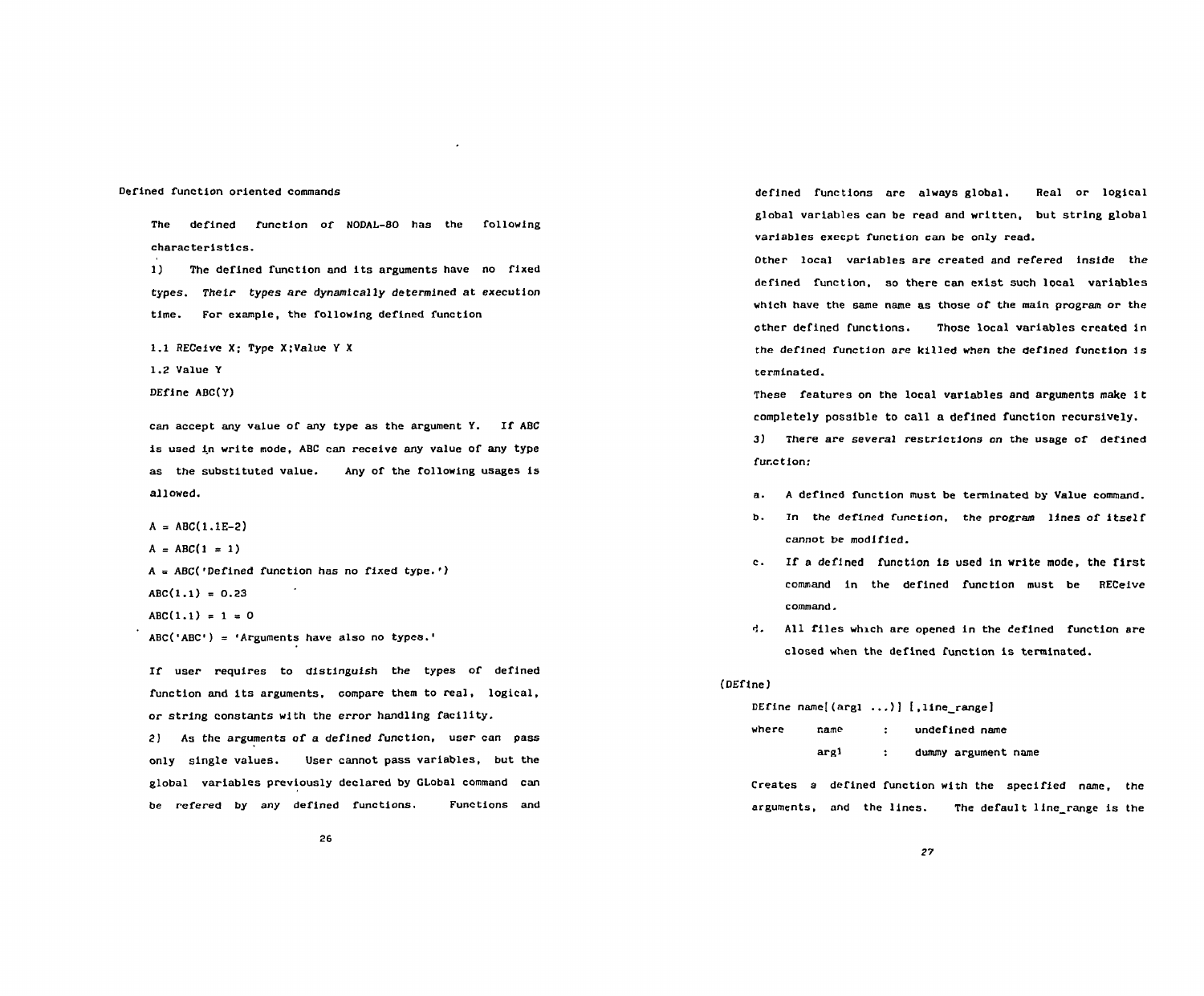entire program. The format of line range is same as List **command.**  command.

**Remarks: After DEflne, specified lines are • erased from**  Remarks: After DEfine. specif1ed 11nes are . erased from **original program. See also ENTer and Merge**  orlgina1 program. See a1so ENTer and Merge **command.**  command.

# **(RECeive)**  (RECeive)

# **RECeive name**  RECeive name

**Receives right hand value of set command when the defiend**  Receives right hand va1ue of set command whcn the defiend **function is called in write mode.**  function is called in write mode.

**If the defined function is called in write mode, this**  If the defined function is ca11ed in write mode. th1s **command creates a single variable with the specified name**  command creates a sing1e variab1e with the specified name **and the received value, then executes commands in the rest**  and the received value. then executes commands in the re5t **of line, otherwise control moves to the next line.**  of 11ne. otherw1se control moves to the next 11ne.

**Remarks: Receive command must be placed at the top of the**  Remarks: Rece1ve command must be placed at the top of the **defined function.**  defined funct1on.

# **(Value)**  (Value)

**Value expression**  Value expression

**Exits from defined function.**  Exits from defined function.

**If the defined function has been called in read/call mode,**  If the defined funct10n has been called in read/call mode. **an expression is required to return a value.**  an expression 1s required to return a va1ue.

# **(ENTer)**  (ENTer)

**ENTer defined\_function name**  ENTer def!ned function name

**Changes program lines to the lines of the specified defined**  Changes program lines to the 1ines of the specified defined **function. After this command all line specification in all**  funct1on. After th1s command a11 11ne speclflcation in a11 **commands refer lines of the defined function until another**  commands refer 1ines of the deflned function unti1 another

**ENTer command or EXit command is done.**  ENTer command or EXit command is done.

# **(EXit)**  (EXit)

**EXit**  EXit

**Changes program lines to the lines of main program. See also**  Chargesprogram 11nes to the l!nes of main program. See a150 ENTer command.

### **(Merge)**  (Merge)

**Merge defined\_function\_name**  Merge defined function name

**Merges program lines of the specified defined function to**  Merge5 program lines of the speclfled deflned function to **the original program,**  the origina1 program.

### **(Global)**  (GLobal)

GLobal name1 [,name2 ...]

Changes the variables specified by namel ... to global **variables.**  variab1es.

**Remarks: Global variables are not killed by RUn or CLEar**  Remarks: G10bal variab1es are not killed by RUn or CLEar **commands.**  commands.

### **(LOCal)**  (LOCal)

LOCal namel [,name2 ...]

**Changes the global variables specified by namel ...to local**  Changes the globa1 variab1es specified by namel ...to 10ca1 **variables.**  variab1es.

## **(SDef)**  (SDef)

SDef file\_name,defined\_functionl [,defined\_function2 ...] **where file\_name : string expression**  where fi1e\_name string expression

**Saves the specified defined functions to the specified file .**  Saves the specifled defined funct10ns to the spec1fied f11e. The default file type is '.NOD'.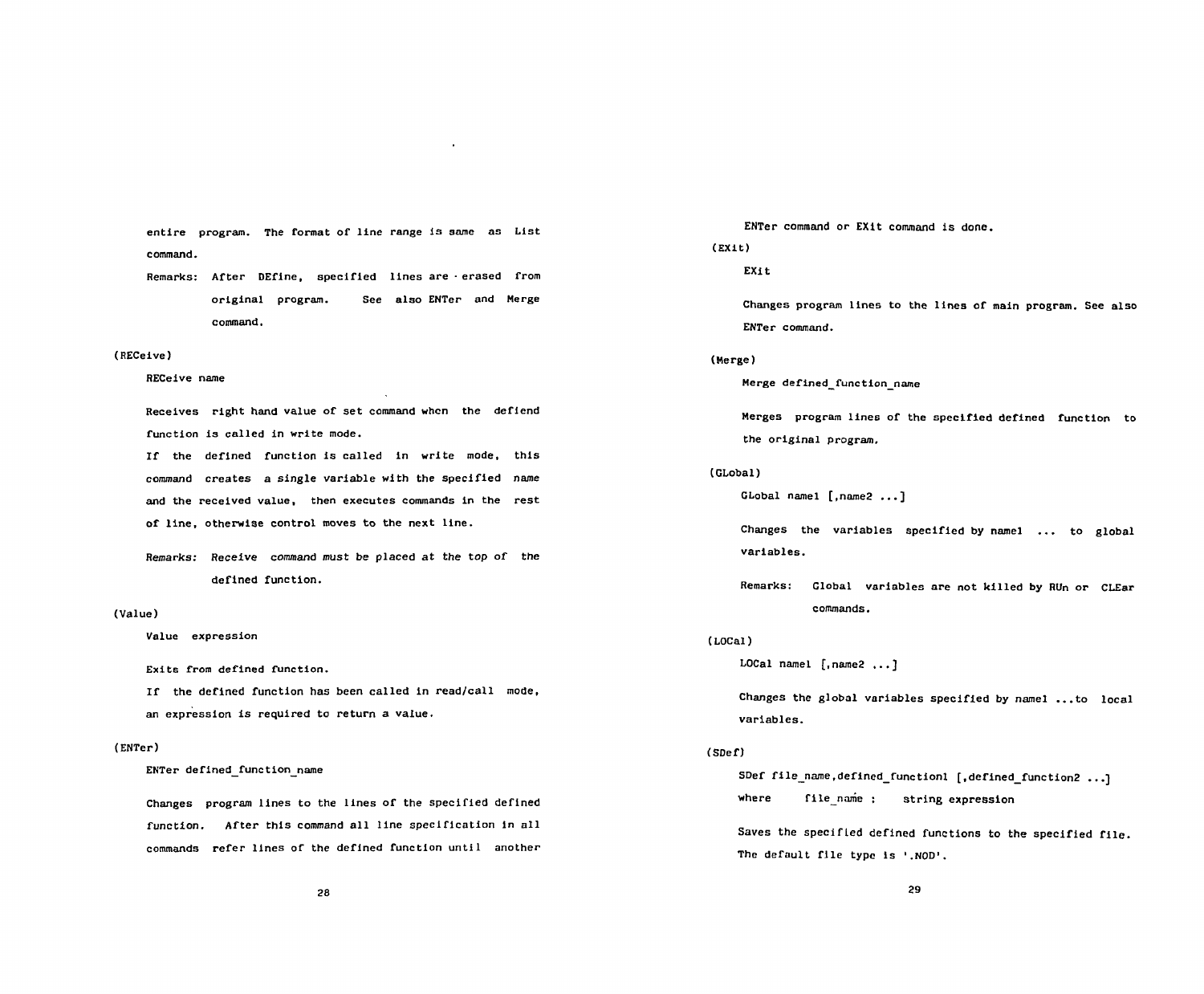**(LDef)**  (LDef)

**LDef file\_name** where file\_name : string expression

Loads defined functions in the specified file. The default file type is '.NOD'.

**5. Intermediate code and working area**  5. Intermed1ate code and work1ng area

**( intermediate code )**  ( 1ntermed1ate code )

**NODAL-80 uses a simple intermediate code in its execution**  NODAL-BO uses a s1mple 1ntermed1ate code 1n 1ts execut10n time to increase the speed. In order to avoid restricting the **dynamic feature of NODAL (deleting or creating variables and**  dynamic Ceature oC NODAL (deleting or creating variables and **program lines at the program execution time), the conversion from**  program l1nes at the program execut10n t1me). the conversion Crom **source to the intermediate code is done line by line. The**  source to the 1ntermed1ate code 1s dor.e 11ne by 11ne. The **intermediate code has variable names by characters and has no**  intermed1ate code has var1able names by characters and has no **global informations concerning in other lines. Only the**  global 1nformat1ons concern1ng 1n other lines. Only the **followings are done on the conversion.**  fol10w1ngs are done on the conversion.

- **a. to remove comments, trailing spaces, and tabs**  a. to remove comments. tral1lng spaces. and tabs
- b. to convert command names to one-byte codes
- **c. to discriminate variables and constants**  c. to discr1mlnate var1ables and constants
- **d. to convert real constants into the internal format**  d. to convert real constants into the 10ternal Cormat
- **e. to convert operators to one-byte codes**  e. to convert operators to one-byte codes
- f. to convert installed function names to their header **addresses**  addresses

**The conversion is done when the line is read from terminal**  The convers10n 1s done when the l10e 1s read from term1nal or a file. If a conversion error occurs, an error message is sent to terminal. The source line always remains even if it **causes conversion errors. The Intermediate code is processed**  causes converslon errors. The lntermedlate code 15 processed **inside the interpreter, and invisible to user. There are no**  1nslde the 1nterpreter, and 1nv1s1ble to user. There are no facilities to save/load the intermediate code to/from a file.

**( working area )**  ( working area l

**NOEAL-80 uses the memory as shown in the following figure:**  NOtAL-BO uses the memory as shown 1n the Collowlng Clgure:



The interpreter program is loaded from #100, and the size is around 28k bytes. The stack for CPU and function headers have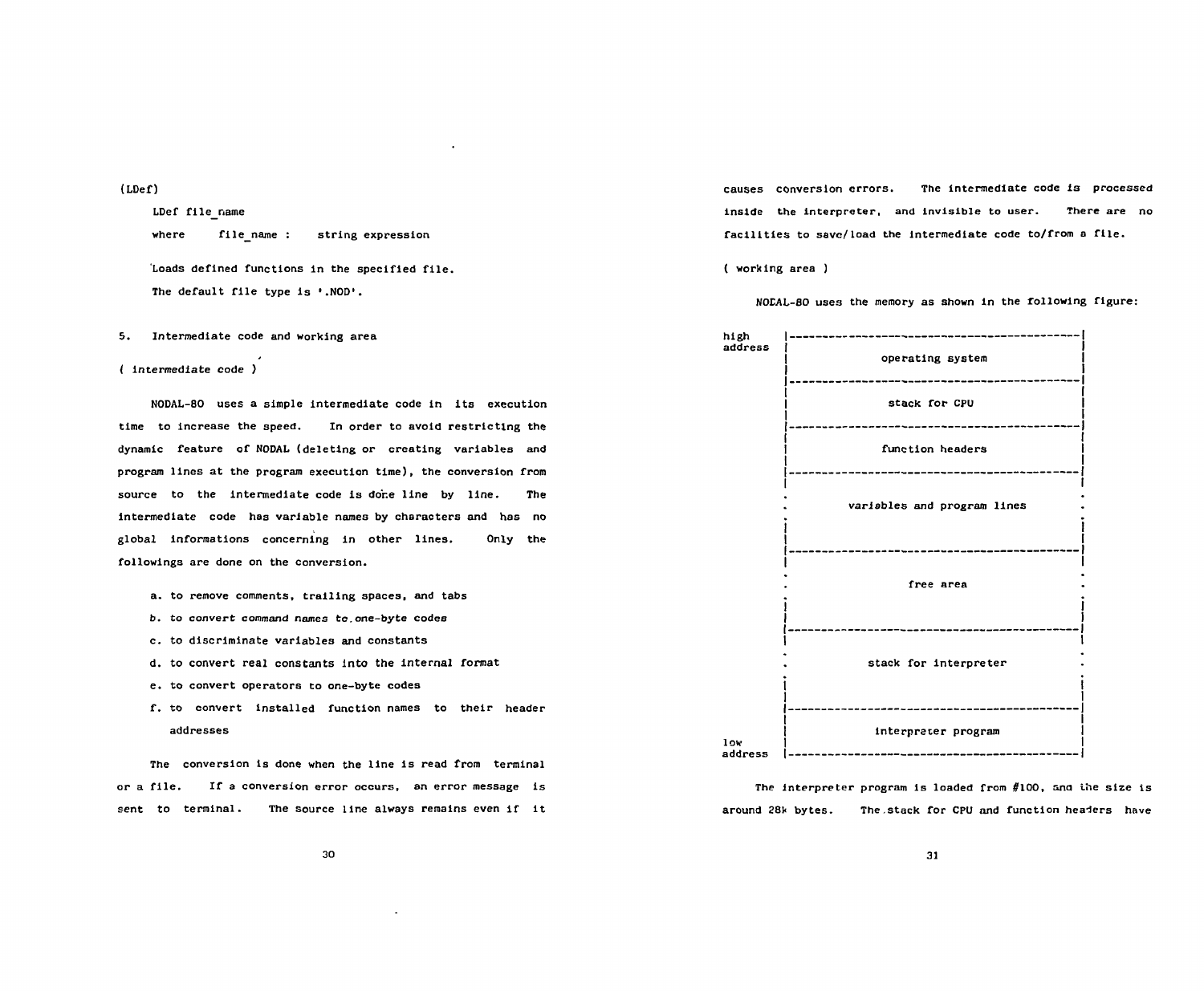**fixed sizes determined at the installation time, and are located**  fixed slzes determined at the insta11ation time, and are located **under, the operating system. The area between the function**  under. the operating Eystem. The area Tetween lhe function headers and the interpreter program is dynamically used as the **storage of variables and program lines (used from the high**  storage of variables and program lines (used from the high **address toward the decending direction), and as the stack for the**  address toward the decending direct1on). and as the stack for the **interpreter (used from the low address toward the ascending**  interpreter (used from the low address toward the ascending **direction).**  direction) •

**Defined functions use the inner free part of memory, when**  Defined funct10ns use the inner free part of memory. when **they are called, to allocate their local variables and stacks in**  they are ca11ed. to allocate their 10cal variables and stacks 1n **the same way as the main program. So the defined functions have**  the same way as the main program. So the defined functions have **to run in the smaller area than the main program, and the size of**  to run 1n the smaller area than the ma1n program. and the size of **the available area depends on where and when they are called.**  the avai1able area depends on where and when they are called. During the execution of a defined function, the outer areas are **not affected except the contents of global variables. The area**  not affected except the contents of global variables. The area **used by a defined function is released when it is terminated.**  used by a def1nedfunction 1s released when 1t 15 terminated.

# **6. Installed functions**  6. lnstalled functlons

| $real = SIN(real)$         | sine of a real              |
|----------------------------|-----------------------------|
| $real = COS(real)$         | cosine of a real            |
| $real = ATM(real)$         | arctangent of a real        |
| $real = EXP-real)$         | exponential of a real       |
| $real = LOG(real)$         | natural logarithm of a real |
| $real = LOG10(real)$       | common logarithm of a real  |
| $real = SOR-real$          | square root of a real       |
| $real = ABS-real)$         | absolute value of a real    |
| $real = MOD(real1, real2)$ | modulo of reall by real?    |
| $real = MAX(real, real)$   | the greater of two reals    |
| $real = MIN(real, real)$   | the smaller of two reals    |

**In the following twelve functions, the real arguments range**  ln the followlng twelve functlons. the rea1 arguments range **from -32768 to 32767. Excent for INT and FRAC, the arguments**  from -32768 to 32767. Excent for INT and FRAC. the arguments **are rounded to 16 bit integers before operation.**  are rounded to 16 bit integers before operation.

| $real = INT(real)$        | integer part of a real            |
|---------------------------|-----------------------------------|
| $real = FRAC(real)$       | fraction of a real                |
| $real = ROUND(real)$      | rounded value of a real           |
| $real = AND(real, real)$  | bitwise AND                       |
| $real = OR(real, real)$   | bitwise OR                        |
| $real = NOT(real)$        | 1's complement                    |
| $real = IADD(real, real)$ | integer addition of two reals     |
| $real = PEEKB(real)$      | byte value of specified address   |
| $real = PERW(real)$       | word value of specified address   |
| $real = PEEKR (real)$     | real value of specified address   |
| $string = PEEKS(real)$    | string value of specified address |
| string = $HEX$ (real)     | hexadecimal conversion            |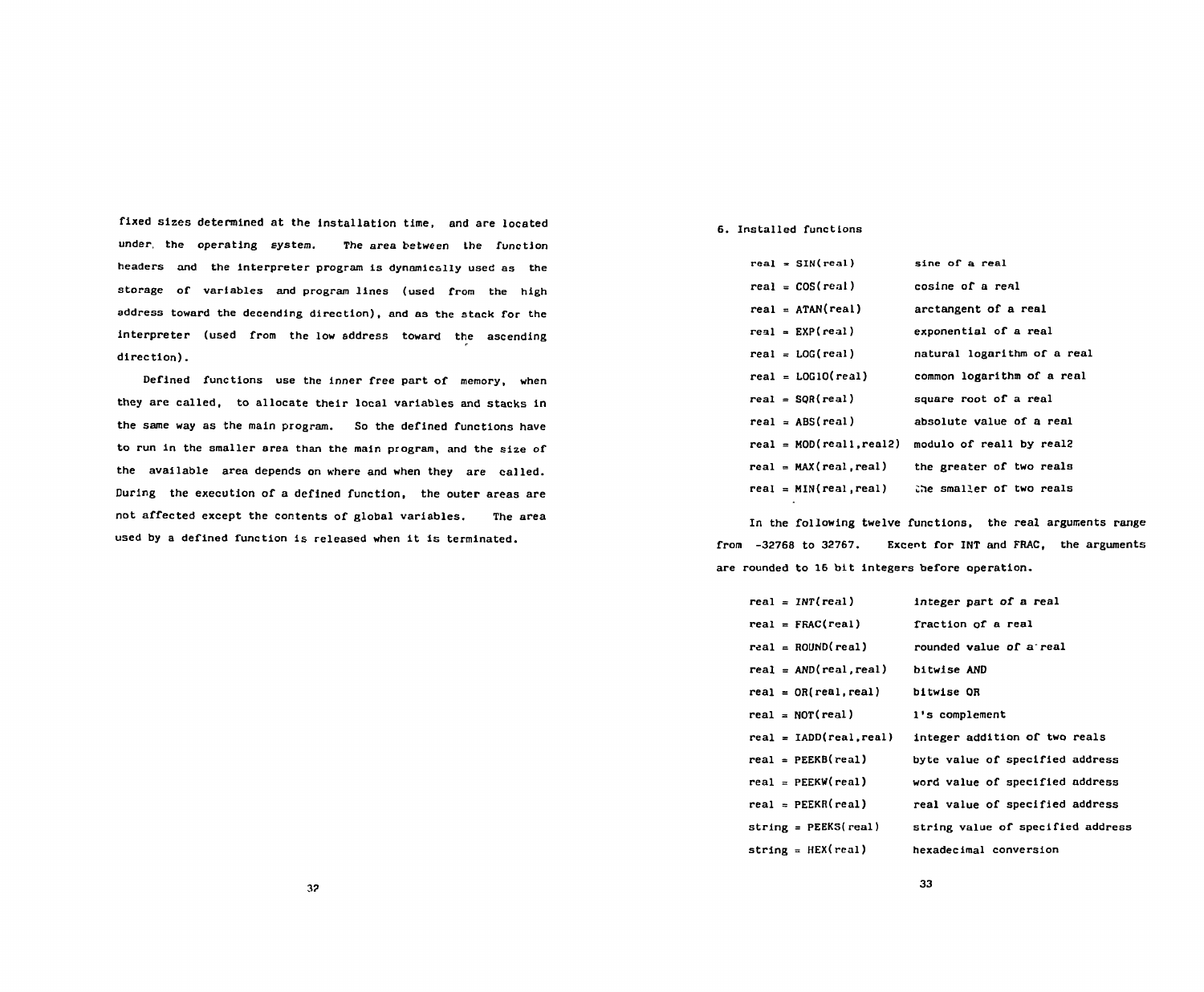| $real = LEN(string)$             | length of a string                                          |                                               |                      |                   |  |  |
|----------------------------------|-------------------------------------------------------------|-----------------------------------------------|----------------------|-------------------|--|--|
| $real = INDEX(String1, string2)$ |                                                             | Appendix                                      |                      |                   |  |  |
| $\bullet$                        | character position of string2 in                            | ( typical execution time with Z80A 4MHz CPU ) |                      |                   |  |  |
|                                  | stringl                                                     |                                               |                      |                   |  |  |
| $string = SMALL(String)$         | conversion from capital to small                            |                                               | NODAL BENCHMARK TEST | 82-10-25 21:25:49 |  |  |
|                                  | string = $CAPITAL(suring)$ conversion from small to capital |                                               |                      |                   |  |  |
| $real = ASCII(string)$           | the ASCII value of the first                                | LOOP COUNT: 10000                             |                      |                   |  |  |
|                                  | character of a string                                       | <b>REPEAT</b>                                 | 3E-04 SEC            |                   |  |  |
| $string = INKEY$                 | a character input<br>from<br>senses                         | FOR LOOP                                      | 7E-04 SEC            |                   |  |  |
|                                  | terminal, and returns the input                             | $SET A = 1$                                   | 1.2E-03 SEC          |                   |  |  |
|                                  | character or a null string                                  | $SET A = B$                                   | 1.5E-03 SEC          |                   |  |  |
|                                  |                                                             | $SET A = A + 1$                               | 2.5E-03 SEC          |                   |  |  |
| $real = RPT$                     | current repetition count of Repeat                          | SET $A = A - 1$                               | 2.6E-03 SEC          |                   |  |  |
| $real = ERROR$                   | reads the last error number                                 | $SET A = A + 0.9999$                          | $3.4E-03$ SEC        |                   |  |  |
| $ERROR = real$                   | causes an error of specified number                         | SET A = A / 0.9999                            | 4E-03 SEC            |                   |  |  |
|                                  |                                                             | SET $A = A^{\circ} 0.9999$                    | 2.61E-02 SEC         |                   |  |  |
| $string = MODLIN(real)$          | program line of the specified line                          | SET $D1(4) = 1$                               | 2.5E-03 SEC          |                   |  |  |
|                                  | number                                                      | SET D2(4,4) = 1                               | 4E-03 SEC            |                   |  |  |
| $any = EVAL(string)$             | evaluates string; type of the value                         | SET $D3(4,4,4) = 1$                           | 5.4E-03 SEC          |                   |  |  |
|                                  | returned depends on the argument                            | IF $B > 1$                                    | 1.5E-03 SEC          |                   |  |  |
|                                  | string                                                      | WHILE $B \leq 1$                              | 1.8E-03 SEC          |                   |  |  |
| $string = TIME$                  | reads/sets time of day with the                             | DO 33.3                                       |                      |                   |  |  |
| $TIME = string$                  | format 'hh:mm:ss'                                           | 33.30 RETURN                                  | 3.3E-03 SEC          |                   |  |  |
| string = $\texttt{DATE}$         | reads/sets date with the<br>format                          | DO 54                                         |                      |                   |  |  |
| DATE = string                    | 'yy-mm-dd'                                                  | 54.30 GOTO 54.4                               |                      |                   |  |  |
|                                  |                                                             | 54.40 RETURN                                  | 5.4E-03 SEC          |                   |  |  |
|                                  |                                                             | SET $C = 'A'$                                 | 2.1E-03 SEC          |                   |  |  |
|                                  |                                                             | SET $C = 'A' 'B'$                             | 3.5E-03 SEC          |                   |  |  |
|                                  |                                                             | SET $DS(4) = 'A'$                             | 3.5E-03 SEC          |                   |  |  |

 $\mathcal{L}(\mathcal{L}(\mathcal{L}(\mathcal{L}(\mathcal{L}(\mathcal{L}(\mathcal{L}(\mathcal{L}(\mathcal{L}(\mathcal{L}(\mathcal{L}(\mathcal{L}(\mathcal{L}(\mathcal{L}(\mathcal{L}(\mathcal{L}(\mathcal{L}(\mathcal{L}(\mathcal{L}(\mathcal{L}(\mathcal{L}(\mathcal{L}(\mathcal{L}(\mathcal{L}(\mathcal{L}(\mathcal{L}(\mathcal{L}(\mathcal{L}(\mathcal{L}(\mathcal{L}(\mathcal{L}(\mathcal{L}(\mathcal{L}(\mathcal{L}(\mathcal{L}(\mathcal{L}(\mathcal{$ 

35 **.** 

 $\mathcal{L}^{\mathcal{L}}(\mathcal{L}^{\mathcal{L}}(\mathcal{L}^{\mathcal{L}}(\mathcal{L}^{\mathcal{L}}(\mathcal{L}^{\mathcal{L}}(\mathcal{L}^{\mathcal{L}}(\mathcal{L}^{\mathcal{L}}(\mathcal{L}^{\mathcal{L}}(\mathcal{L}^{\mathcal{L}}(\mathcal{L}^{\mathcal{L}}(\mathcal{L}^{\mathcal{L}}(\mathcal{L}^{\mathcal{L}}(\mathcal{L}^{\mathcal{L}}(\mathcal{L}^{\mathcal{L}}(\mathcal{L}^{\mathcal{L}}(\mathcal{L}^{\mathcal{L}}(\mathcal{L}^{\mathcal{L$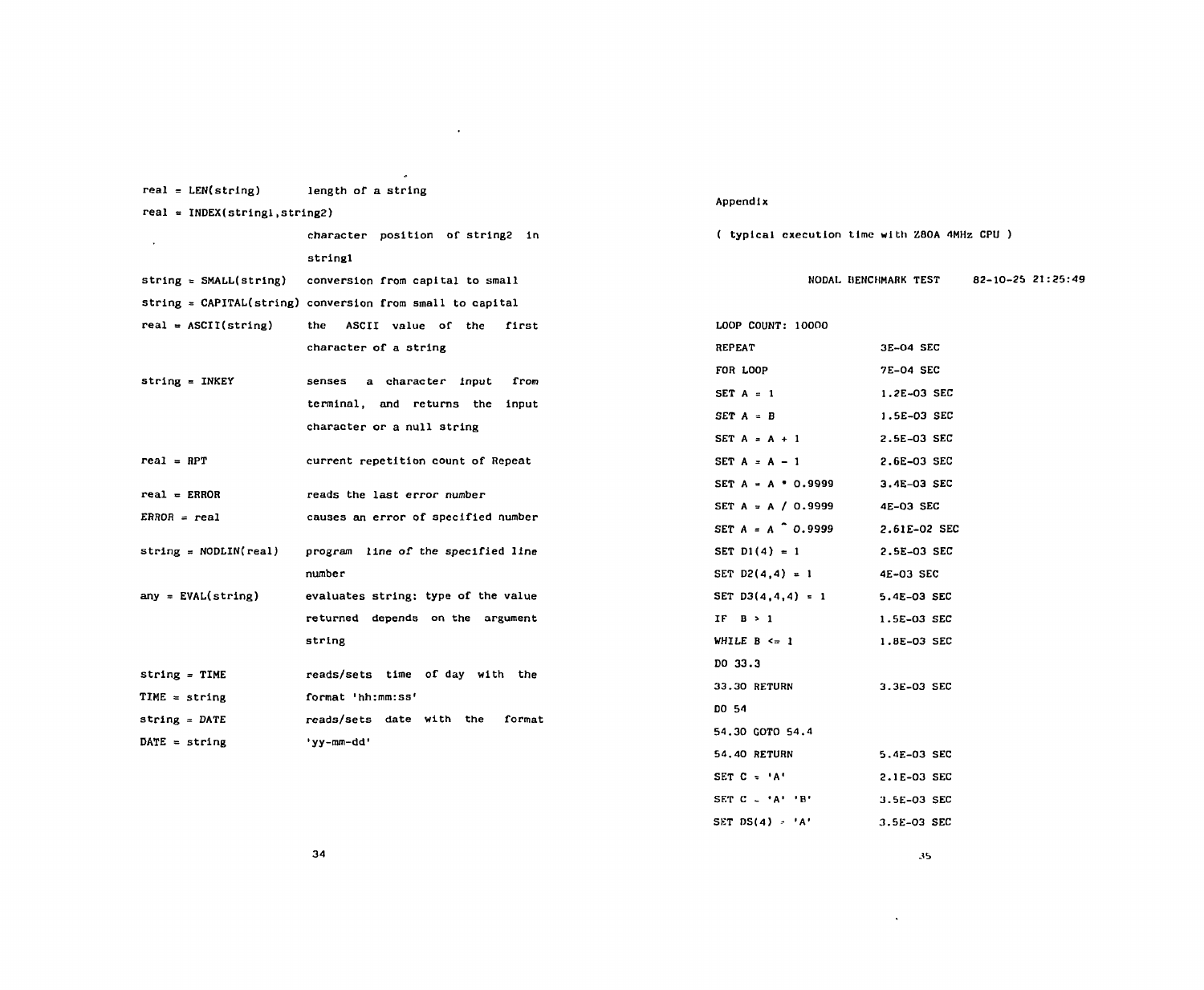**SET A = DEF(1.001) 8.7E-03 SEC**  8.7E-03 SEC **( test program )**  ( test program ) **1.10 { 1.20 (**  1.10 ( 1.20 ( 1.30 { **NODAL BENCHMARK TEST**  NOOAL BENCHMARK TEST **1.30 (**   $\mathbf{r}$ **1.40 {**  1.40 ( **26-Aug-82**  26-Aug-82 **1.50 {**  1.50 I **1.60 <**  '1.60 I 1.70 ( **Katsunobu Olde**  Katsunobu 01de **1.70 { KEK, TRISTAN CONTROL**  KEK, TRISTAN CONTROL 19.10 REPEAT N **1.80 {**  1.80 ( **1.90 {**  1.90 ( **2.10 CLOCK='EVAL(TIME|7,8])+60"EVAL(TIME[4>5l)+3600'EVAL(TIME|l,2])'**  2.10 CLOCK='EVAL(TIME[7 6))+60 EVAL(TIME[4 5))+3600 EVAL(TIME[1 2)) **3.10 DEF DEF(X),3.3**  3.10 OEF OEF(X) 3.3 **3.30 VALUE 0**  3.30 VALUE 0 **5.01 FNAME=";\$A 'Output file? ,FNAME;FN=1;I FNAME=";FN=0**  5.01 FNAME=' ;\$A Output file? ・, FNAME;FN=1;I FNAME=・, ;FN=O **5.02 I FN=1;0 l.FNAME**  5.02 1 FN=1;0 1 FNAME **5.10 { BENCHMARK MAIN )**  5.10 I BENCHMARK HAIN } **5.20 F I=0,FN;T I: !•**  5.20 F I=O FN;T 1: **NODAL BENCHMARK TEST**  NOOAL BENCHMARK TEST  $\blacksquare$ DATE ' ' TIME ! ATE ' ' TIME !<br>5<mark>.40 ASK 'LOOP COUNT? ' ,</mark>N **5.50 IF N <= 0; END 5.60 TYPE FN: ! 'LOOP COUNT: • N**  5.50 IF N <= 0; ENO 5.60 TYPE FN: LOOPCOUNT: N **6.10 DIMDl(4)tD2(4,4),D3(4,4,4)**  6.10 DIM'01(4) 02(4 4) 03(4 4 4) **6.20 \$DIM DS(4)**  6.20 \$OIM OS(4) **6.30 \$DIM ME(25) < MESSAGE BUFFER )**  6.30 \$OIM ME(25) { MESSAGE BUFFER } **7.01 ME(1) = 'REPEAT**  ME(1) = I REPEAT 7.01 **7.02 ME(2) = •FOR LOOP**  ME(2) FOR LOOP 7.02  $7.04 \text{ ME}(3) = ! \text{ 'SET A = 1}$  $7.06$  ME(4) =  $!$  SET A = B  $7.08$  ME(5) = **!** SET A = A + 1 **7.10 ME(6) =**  7.10  $ME(6) = ! 'SET A = A - 1$ **7.12 ME(7) =**  7.12  $ME(7) = ! 'SET A = A ' 0.9999$ 7.14 **7.14 7.16 ME(8) = ME(9) = •SET A = A / 0 •SET A = A " 0 9999 ' 9999**   $E(8) = !$  SET A = A / 0.9999 7.16 ME(9) = ! 'SET A = A  $^{\circ}$  0.9999 **7.18 ME(10)= •SET Dl(4) = 1**  7.18 **7.18 ME(10)= ! SET D1(4) = 1<br>7.20 ME(11)= ! SET D2(4,4) = 1**  $7.22 \quad \text{ME}(12) = 1 \quad \text{'SET} \quad \text{D3}(4,4,4) = 1$ 

**2E-03 SEC**  2E-03 SEC **8.7E-03 SEC 1.27E-02 SEC**  1.27E-02 SEC **1.57E-02 SEC**  1.57E-02 SEC

IF  $C = \{X\}$  $SET$   $SC = 1$ 

 $\tilde{\phantom{a}}$ 

**SET A = SIN(1.001)** SET **A** = SQR(1.001)

 $$DO "SET A = 1" \t\t\t 8.7E-03 SEC$ 

**IF C** =  $'X'$  1.5E-03 SEC

**.24 ME(13)= ! 'IF B > 1 .26 ME(14)= •WHILE B <= 1 '**  1 •• .26 ME(14)= **I 'WHILE B <= 1**<br>.28 ME(15)= ! 'DO 3<mark>3.3' ! '33.30 RETURN</mark> .28 ME(15)= **!** 'DO 33.3' ! '33.30 RETURN<br>.30 ME(16)= ! 'DO 54'!'54.30 GOTO 54.4'!'54.40 RETURN<br>.32 ME(17)= ! "SET C = 'A' **.32 ME(17)= ! "SET C = 'A'** .32 ME(17)= **! "SET C = 'A'**<br>
.34 ME(18)= ! "SET C = 'A' 'B' **" .36 ME(19)= "SET DS(4) = 'A' "**  ME(19)= ! "SET OS(4) A' **.38** ME(20)= **!** "IF C = 'X' **WE .40 ME(21)= 'SET \$C = 1 •**  (21)= 1 SET \$C 1 **.42 ME(22)= ! '\$DO "SET A = 1" .44 ME(23)= 'SET A = SIN(l.OOl) '**  ME(23)= I 'SET A = SIN(1.001) **.46**  $ME(24) = 1$  'SET A = SQR(1.001) • **.48** ME(25)= **!** 'SET A = DEF(1.001)  $\blacksquare$ **10.10 SET TF=0**  10.10 SET TF=O **10.20 F K=1,25;D 11;F J=0,FN; T J:ME(K) Tl' SEC'jI K=1;TF Tl**  10.20 F K=1 25:0 11:F J=O FN; T J:ME(K) T1 SEC';I Ka1;TF = T1 **10.30 T !! 'TEST END • TIME I ; END**  10.30T 11 TEST ENO TIME 1 ENO **11.10 SET TO=EVAL(CLOCK)**  11.10 SET TO=EVAL(CLOCK) **11.20 DO K+18**  11.20 00 K+18 **11.30 SET T1=(EVAL(CL0CK)-T0)/N-TF;IF K=2;T1=T1+TF**  11.30 SET T1=(EVAL(CLOCK) TO)/N-TF;IFK=2;Tl=T1+TF **11.40 RETURN**  11.40 RETURN **19.10 REPEAT N 20.10 FOR 1= 1,N**  20.10 FOR 1= 1 N **21.10 REPEAT N; SET A = 1**  21.10 REPEAT N: SET A *22.10 SET B* **= 1; REPEAT N; SET A = B**  22.10 SET B = 1: REPEAT N: SET A = B **23.10 REPEAT N; SET A = A + 1**  23.10 REPEAT Nj SET A = A + 1 **24.10 REPEAT N; SET A =. A - 1**  24.10 REPEAT N: SET A = A - 1  $25.10$  REPEAT N; SET  $A = A * 0.9999$ **26.10 REPEAT N; SET A = A / 0.9999**  26.10 REPEAT N; SET A = A / 0.9999 27.10 SET N=N/4; REPEAT N; SET A = A <sup>-</sup> 0.9999 28.10 SET N=N\*4; REPEAT N; SET D1(4) = 1 **29.10 REPEAT N; SET D2(4,4) = 1**  29.10 REPEAT N: SET 02(4 4) = 1 **30.10 REPEAT Nj SET D3(4,4,4) = 1**  30.10 REPEAT N: SET 03(4 4 4) 1 **31.10 SET B = 0; REPEAT N; IF B > 1 32.10 REPEAT N; WHILE B <= 1**  32.10 REPEAT Nj WHILE B <= 1 **33.10 REPEAT N; DO 33.2**  33.10 REPEAT N; 00 33.2 **33.20 RETURN**  33.20 RETURN **34.10 REPEAT N; DO 54**  34.10 REPEAT Nj 00 54 --ロ oq M申・- |<br>|<br>| nupu<br>M 'uquRd rUHnuhv (14)<br>(15)<br>(16)<br>(15) zw<br>DDD<br>U de0 pup HE<br>HE<br>ME auaua<br>「『『『『『』<br>『『『『』 q'hζqudquqMdn句必句凋句凋『